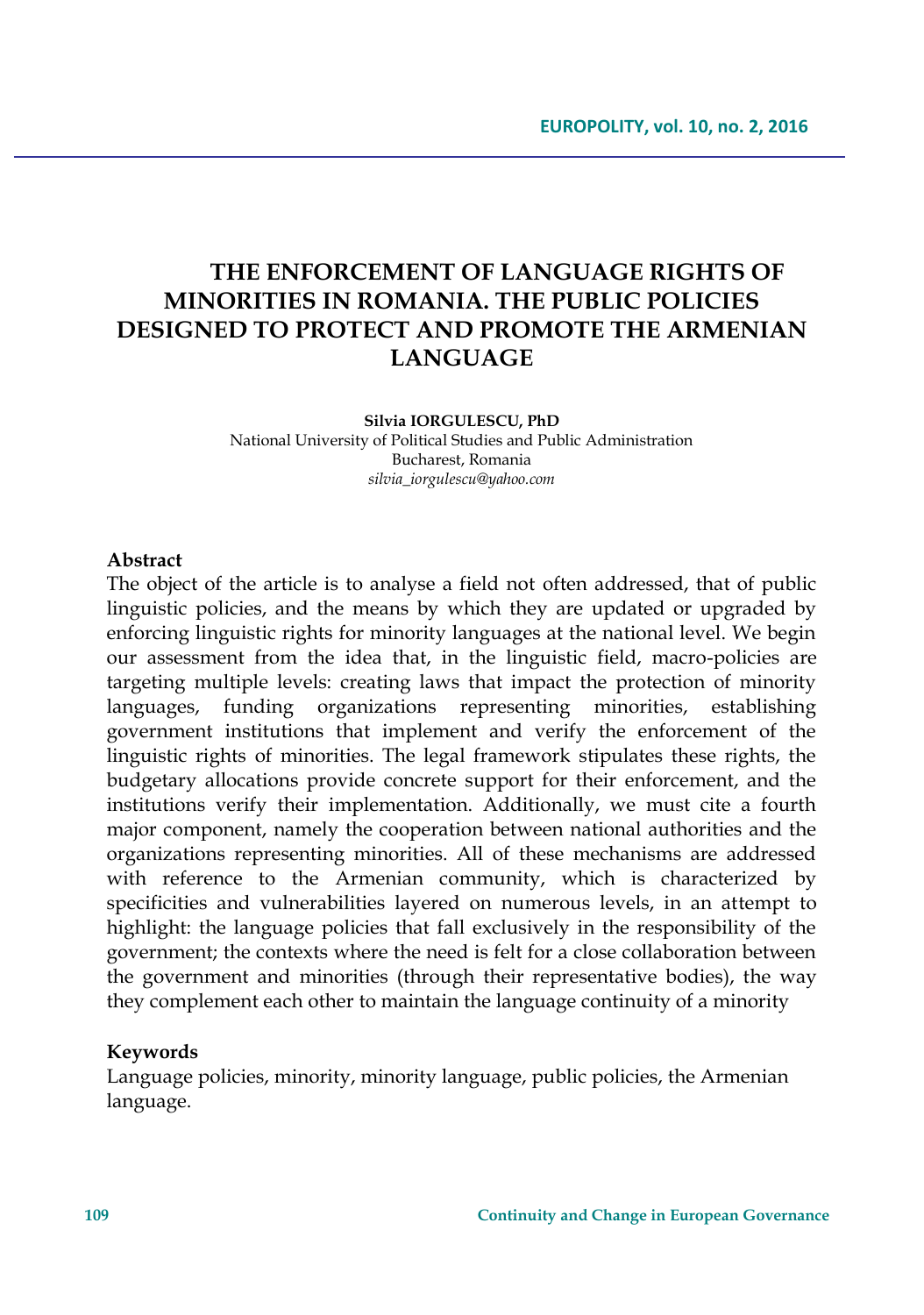### **1.THE ARMENIAN COMMUNITY IN ROMANIA**

In approaching the Armenian community we must start by first addressing the definition of minority, as described by one of the most famous attempts to structure this concept, according to certain criteria that are considered fundamental. F. Capotorti<sup>1</sup> , UN Special Rapporteur of the Sub-Commission on Prevention of Discrimination and Protection of Minorities, shows that a minority is: "A group numerically inferior to the rest of the population of a State, in a nondominant position, whose members – being nationals of the State – possess ethnic, religious or linguistic characteristics differing from those of the rest of the population and show, if only implicitly, a sense of solidarity, directed towards preserving their culture, traditions, religion or language"(Minority Rights, 2010). According to this approach, the first criterion is the numerical, quantitative one. From this point of view – the number of community members or, better said, the number of declared ethnics –, the Armenian minority is one of the smallest

minority communities in Romania, the second smallest ethnic group reviewed in Romania, with only 1,361 members. We must state here that some ethnic groups like Ruthenians or Albanians, are not identified separately in the census and their numbers are therefore difficult to estimate.

The next criterion, a qualitative one, is represented by the position of "power' held by the minority in the territory it is located. In the case of the Armenian minority, we can say that, politically, socially and economically, it occupies a non-dominant position. Although history may have been different at times, in one region or another, with the Armenians enjoying not only an economic hegemony but also favourable social positions, we may now speak of only a fair

<sup>&</sup>lt;sup>1</sup> This is one of the best known definitions, yet not the most complete, due to the fact that the criteria used may be supplemented with many others, which are equally pertinent, such as: the seniority and origin criterion (the place of origin of the community and the time it first settled within the borders of a State), the "loyalty to one's own identity" criterion (the expression of a high degree of loyalty to one's own language, religion and traditions, while perceiving their mother tongue and national traditions as being in opposition to the language and customs of the majority and to those of the other minorities), the citizenship criterion, the residency criterion; a trend for associating on grounds of linguistic-cultural criteria; maintaining linguistic and cultural ties with other countries (the mother-country or other countries or host-countries of that given language minority); the efforts to conserve the vitality of the mother tongue etc.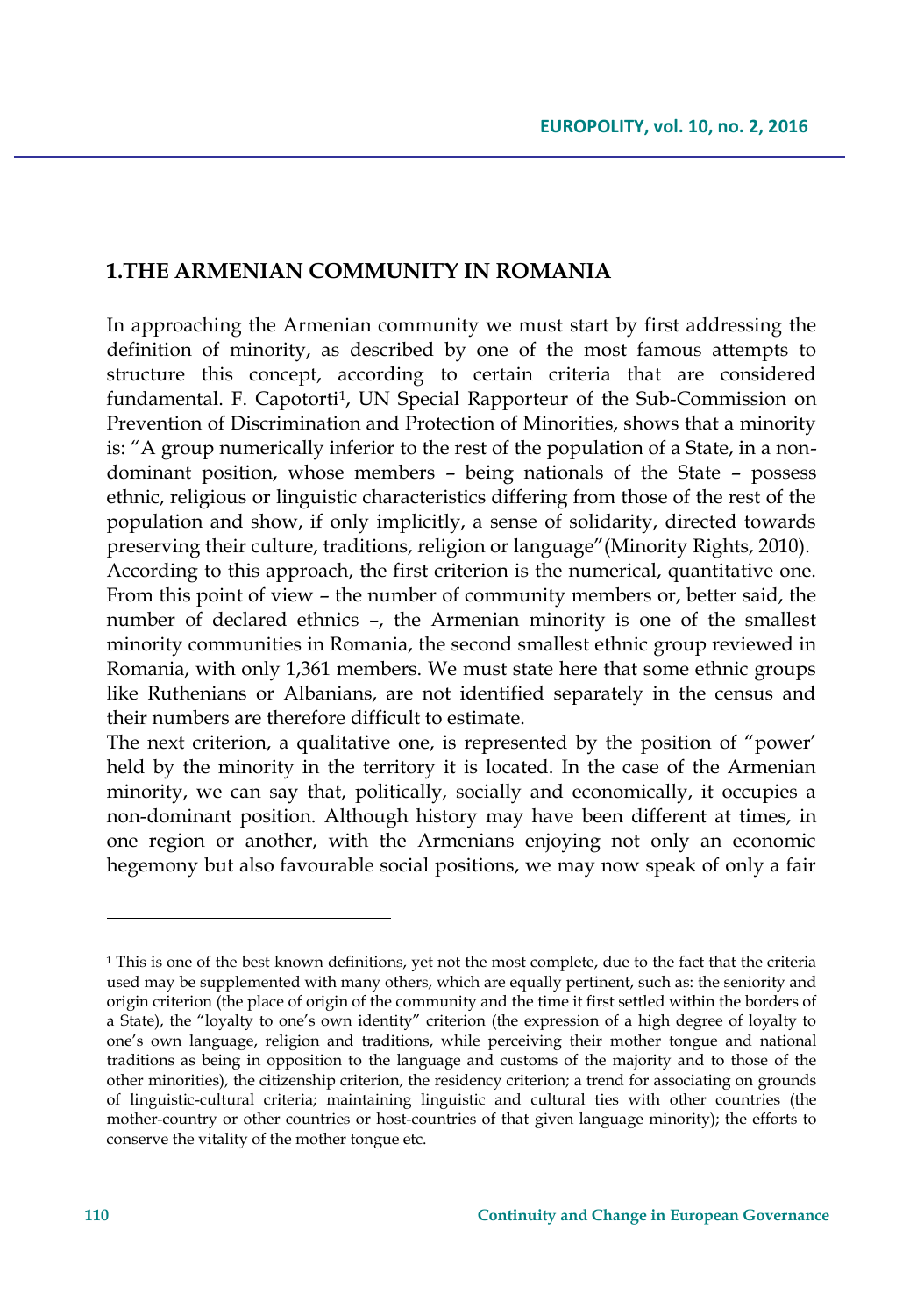political representation in the Parliament of Romania, a situation otherwise common to all national minorities.

The most subjective criterion ant therefore the most difficult to measure is the manifestation of community's solidarity. Broadly speaking, one can say that the Armenian minority in Romania exhibits this trait in a reduced extent, an assessment which is also true with regards to the orientation towards preserving one's own cultural, linguistic and religious loyalty. The loyalty shown to one's own ethnicity, religion and language represents an important counterweight to what we may call "the loyalty to the host State".

On the one hand, this may be concluded after a simple research over the relevant statistical data, such as the degree of ethnic self-identification (the internal statistics, even if sometimes exaggerated, provide figures significantly higher in the number of ethnic Armenians than the official data, which are gathered and assessed based on free statements of ethnicity<sup>1</sup>), the preference for transferring the ethnic majority in mixed families<sup>2</sup> to the detriment of the ethnic minority, the small degree in assuming the Armenian national religion<sup>3</sup>, the low percentage in assuming the mother tongue<sup>4</sup>, and a small degree of ethnical-linguistic identification<sup>5</sup>. On the other hand, the statistical information is confirmed by the low involvement of ordinary members in the cultural-linguistic endeavours of

<sup>1</sup> For example, the Armenian Church in Bucharest lists around 3,000 Armenian Orthodox parishioners, only in Bucharest. (Interview with Paul Bogdan, by Mădălina Șchiopu, "Dilema Veche", No. 259 / 29 January - 4 February 2009).

<sup>2</sup> In 2011, out of 110 mixed couples with children, only in 33 cases the children took the Armenian ethnicity; in 69 family nuclei the transmitted ethnicity was Romanian and in 8 family nuclei the transmitted ethnicity was Hungarian (INS, 2011, Vol. IV - Family nuclei by types, based on individuals' ethnicity, by type of localities).

<sup>3</sup> Out of a total of 1,361 Armenians in 2011, only 212 declared themselves as belonging to the Armenian denomination; most of them (974 individuals) declared themselves Orthodox (INS, 2011, Vol. II, Population by ethnicity and religion, by counties).

<sup>4</sup> In 2011, of those who declared their affiliation to the ethnic Armenian community, only 705 have assumed the Armenian language as mother tongue (INS, 2011, Vol. II, Population by ethnicity and native language, by counties).

<sup>5</sup> Although marking an increase from the census in 2002, the ethnical-linguistic identification (the measured overlap between the recognition and affirmation of one's affiliation to an ethnic community and the awareness and claiming of the linguistic identity) inside the community is rather low (51.8%), one of the lowest among all ethnic minorities in Romania.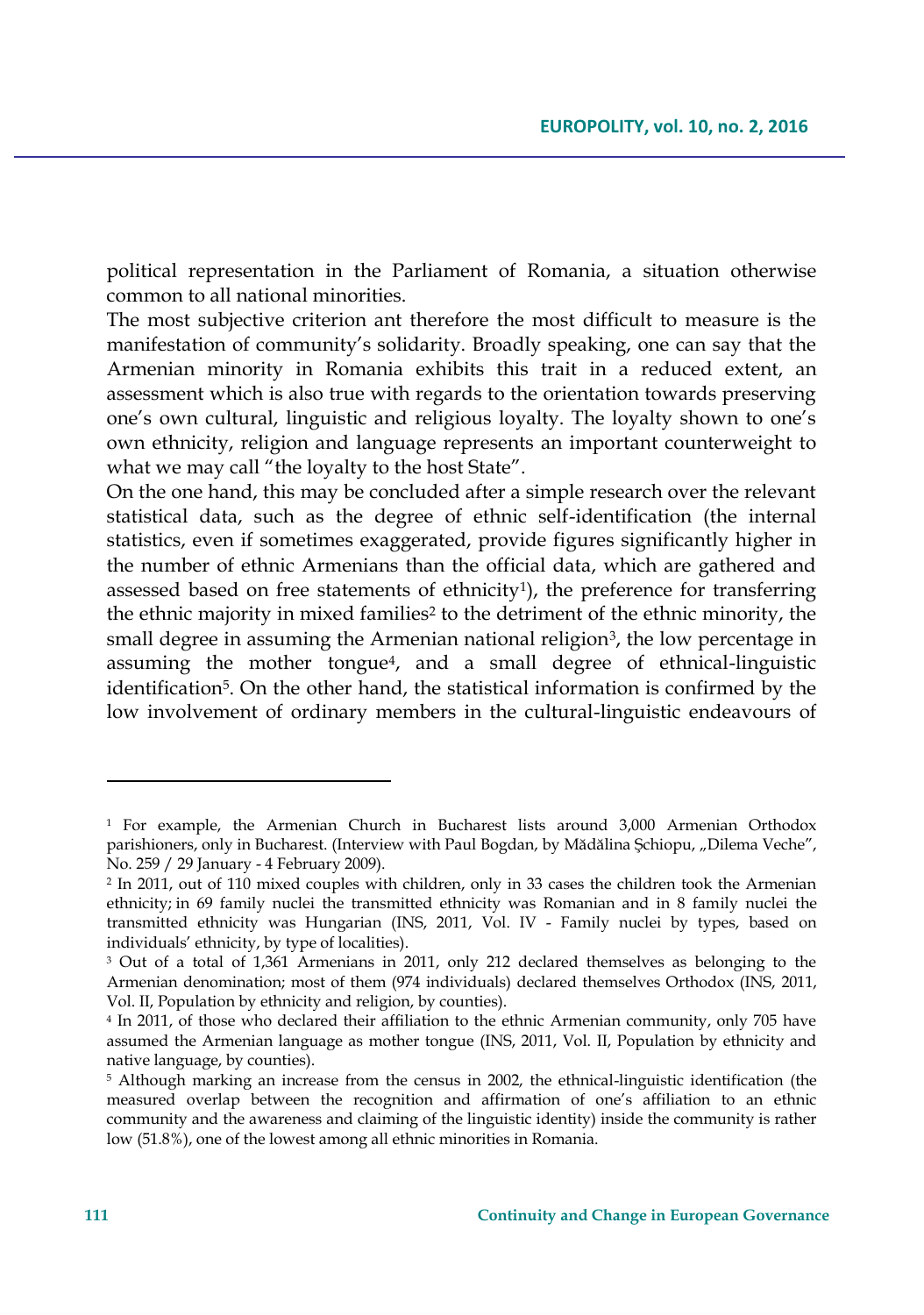the community: small groups of students<sup>1</sup>, low participation in the activities of representative bodies<sup>2</sup>, etc.

While of concern, this situation is yet no less explainable, if one can understand the broader context determining such issues. The low number of declared ethnics – resulting in turn not only from the poor ethnic self-identification, but also from the emigration of young people to the West and the low birth rate, with the majority of Armenian households having only one child<sup>3</sup> – must be read in conjunction with the aging trend of the Armenian population<sup>4</sup>, but also with the inhomogeneous habitation and the geographical spread in all regions of the country, in small communities<sup>5</sup>. These factors are impacting even the language, if we are to think only of the limited base of selection for teaching courses in mother tongue, the difficulties of using the language inside communities and between them and the contextual pressure when living in small linguistic "islands".

<sup>1</sup> In Cluj, of a total of 25 children in the local Armenian community, there are only 7-8 students (aged between 5 and 8 years) who attend courses. Likewise, in Constanta, the number of children attending courses is 10. Finally, in Iasi, where classes should have been taught in an informal system and on a voluntary basis, there were no participants willing to attend the language classes.

<sup>2</sup> In this regard, we have two examples: "With regard to the process of transmitting not only our linguistic, but also our cultural heritage, things are also complicated by the resettlement abroad (Dubai, USA) of the young people, but also by the unwillingness to engage in the work needed. I am 63 years old and I ask myself who will replace me. I put my high hopes in Tania Varduca, a young woman who has just returned from a 3 weeks course in Armenia and will represent our subsidiary at the ProEtnica Festival in Sighisoara, and also in an repatriated Armenian family, who have five daughters who are very much involved in the activities of our subsidiary (the church, singing classes, courses). But one can never know what future brings" (Anna Steib interview of 2 August 2016). "Most of our young people go and study abroad – this is also the case for my family – and one can not know whether they are coming back or not. I'm a 'soldier', and I actively engage in the responsibilities of the Union. But I can not ask everyone to follow my example," (Mihai Stepan Cazazian interview of October 6, 2015).

<sup>3</sup> INS, 2011, Vol. IV, Family households by the ethnicity of head of the household, number of children and dependent children.

<sup>4</sup> According to the census of 2011, the analysis of the Armenian population by age shows that 57.89% of the individuals are over 50 years of age (INS, 2011, Vol. II, Population by gender, age group and ethnicity).

<sup>&</sup>lt;sup>5</sup> The Armenian population is living in small nuclei, with a vast territorial distribution; the only somewhat cohesive communities are in Bucharest-Ilfov (627 ethnics) and the Southeast (371 ethnics).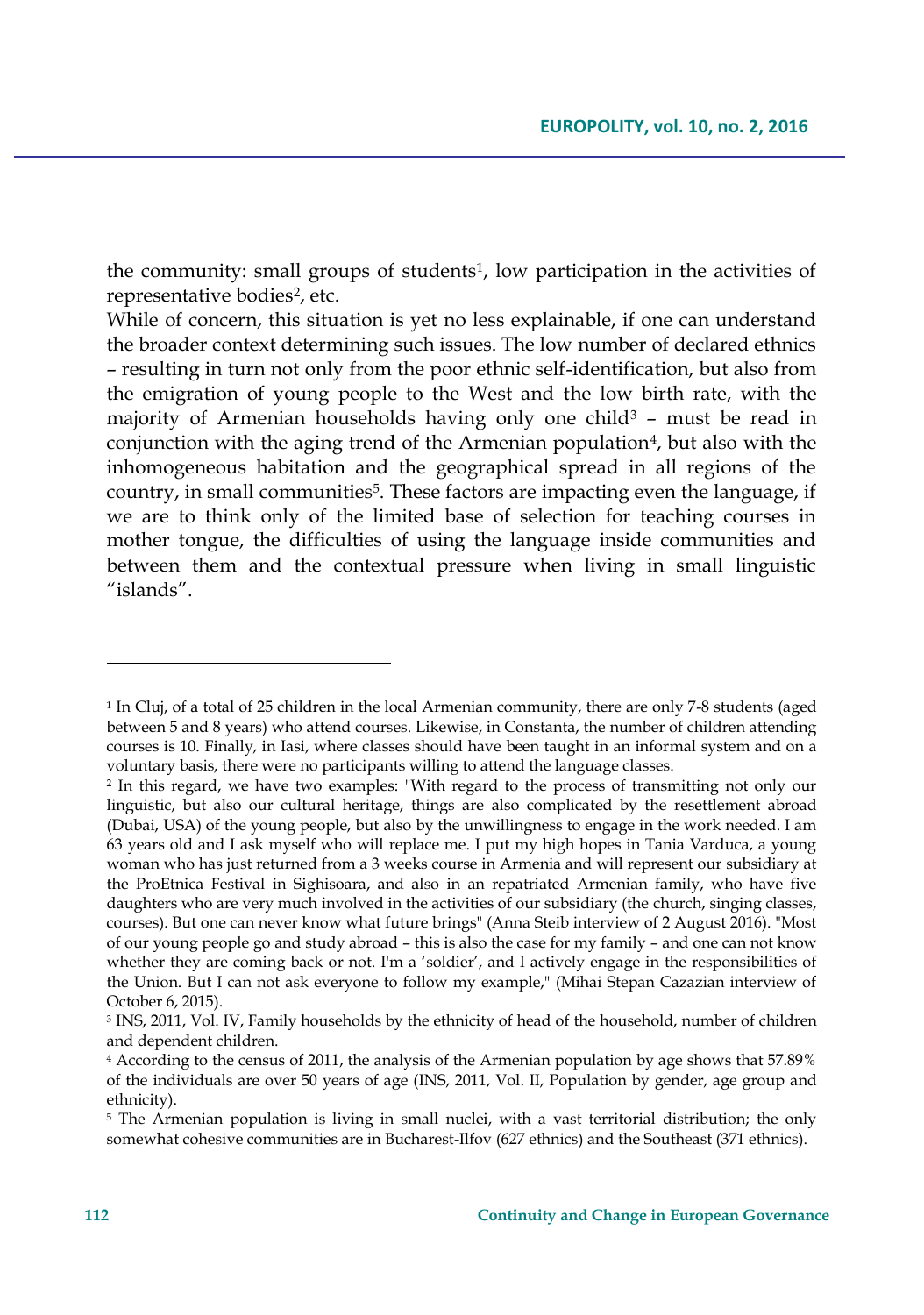Summarizing the ethno-linguistic characteristics of the Armenian community, we may conclude that it is defined by the following specific features:

- it is a small community, with a small number of individuals

- it settled in Romania in successive waves at different historical moments

- which led to the spread of the community in all regions of the host country

- and to the lack of homogeneous and powerful coagulation in an area

- it is currently in a non-dominant socio-economic and political position

- it is characterized by both a diminished sense of loyalty to its own identity and a high moral duty to the host-country

- which facilitates the trend of ethnic and linguistic integration of the community members

### **2.THE ARMENIAN LANGUAGE**

The Armenian language is spoken by the majority of the population in Armenia and, as a minority language, by the Armenian Diaspora spread all over the world, in countries such as USA, France, Lebanon, Syria, Turkey, Egypt, Israel, Romania included. Worldwide, the language is spoken by approximately 6,000,000 users (Saramandu, Nevaci, 2009).

In its contemporary form, the Armenian language has two variants: the Eastern Armenian and the Western Armenian, but communication between the two groups is not hampered by such differences.

The first of these variants is used in Armenia, Iran, India and Russia; the second, the language of "Diaspora", spoken by the Armenian elite in the Ottoman Empire, is used by the refugees in the West, including those in Romania.

Hence one of the vulnerabilities of the Armenian language spoken in Romania, which is cut off from its "source", because the maintaining of linguistic links with the mother country is done only in part (for recent immigrants) to support continuity and to transfer the language heritage. Again, the worldwide "insular" destiny of the Armenian language also extends to Romania, and this is not the only issue that can pose questions relative to the linguistic survival of the minority. As the number of ethnics decreases continuously, as the "transferring flow" from generation to generation was discontinued in many Armenian families, either willingly or unwillingly (due to historical conditions,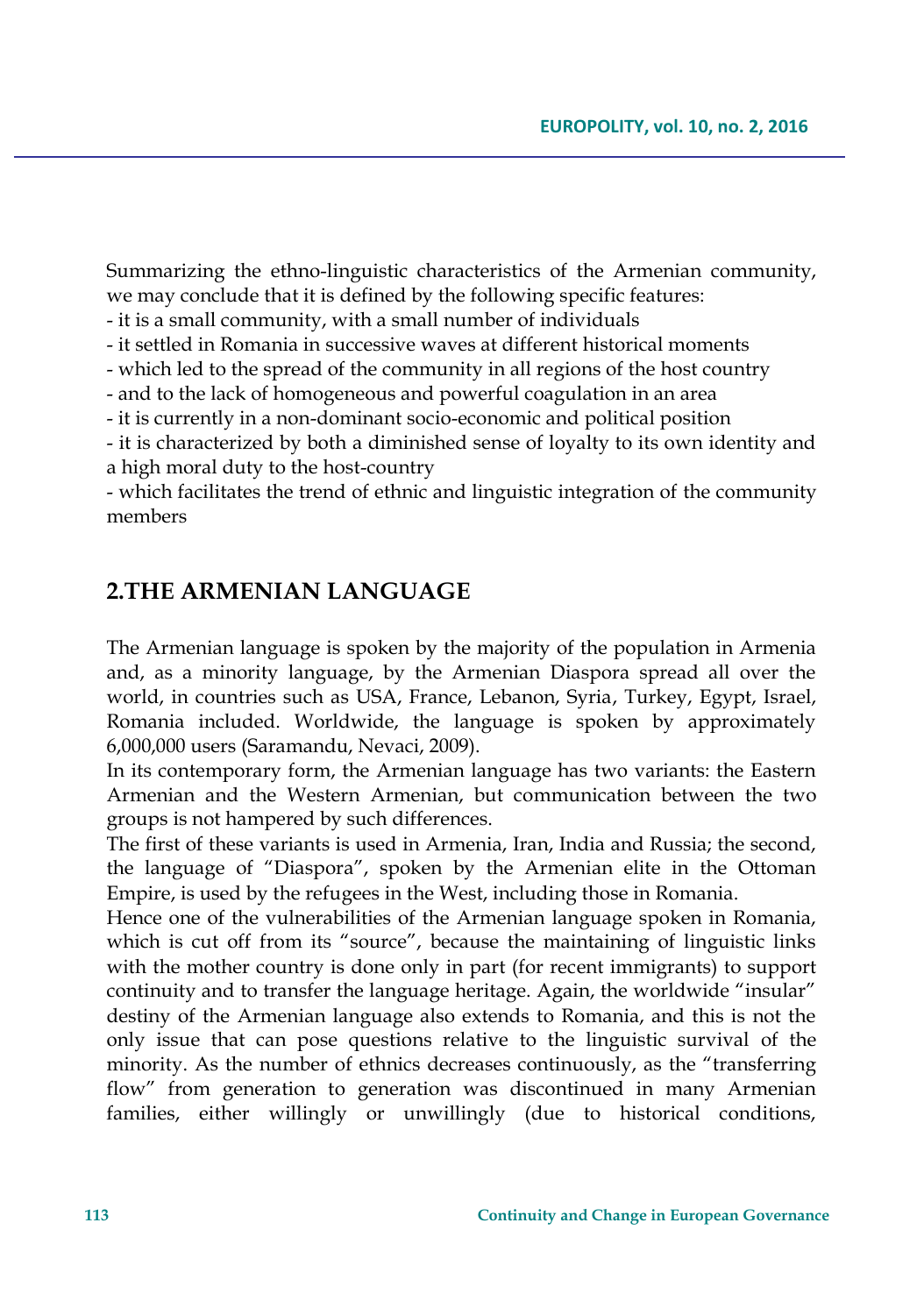intermarriage, the lack of a pragmatic use for it), as teaching the language was officially interrupted during the communist era, as it becomes increasingly more vernacular ("kitchen use Armenian", as it is called by community members, due to its limited use), and as the Armenian language courses taught in Sunday schools stir little interest among ethnics, the organization representatives believe that this Western variant is threatened and that the future is pessimistic.

For a short look at the current status of the language, we can cite a document (Language Vitality and Endangerment, 2003), published by the UNESCO Ad Hoc Expert Group on Endangered Languages. It identifies six major factors to evaluate a language's vitality and its state of endangerment: 1) Intergenerational Language Transmission; 2) Absolute Number of Speakers; 3) Proportion of Speakers within the Total Population; 4) Trends in Existing Language Domains; 5) Response to New Domains and Media; and 6) Materials for Language Education and Literacy. In turn, each of these factors includes several degrees of endangerment, according to which one can make a more complete evaluation. Applying these criteria to the Armenian language, we find that:

- in terms of Intergenerational Language Transmission, the degree of endangerment is situated between 4 (unsafe): "The language is used by some children in all domains; it is used by all children in limited domains" and 3 (definitively endangered): "The language is used mostly by the parental generation and up"<sup>1</sup> ).

- in terms of Absolute Number of Speakers, the Armenian is a small speech Community, which is always at risk

- in terms of the number of Speakers within the Total Population, its vitality is situated between 3 (definitively endangered): "A majority speak the language" and 2 (severely endangered): "A minority speak the language"<sup>2</sup>

- in terms of Trends in Existing Language Domains, the Armenian scores between 3 (Dwindling domains): "The non-dominant language loses ground

 $\overline{\phantom{a}}$ 

<sup>1</sup> The assuming of the native language by age groups shows that the 50-85+ age group (391 people) assumes the native language in an greater degree than the 0-49 age group (348 people) (INS, 2011, Population by gender and age groups, by native language, by localities and counties).

<sup>2</sup> According to the ethnical-linguistic identification, which is 51.80%, one could argue that, technically, we are talking about a majority. However, the percentage is small, and the assuming of the native language does not always coincide with its frequent use, both in writing and orally and in various contexts of communication.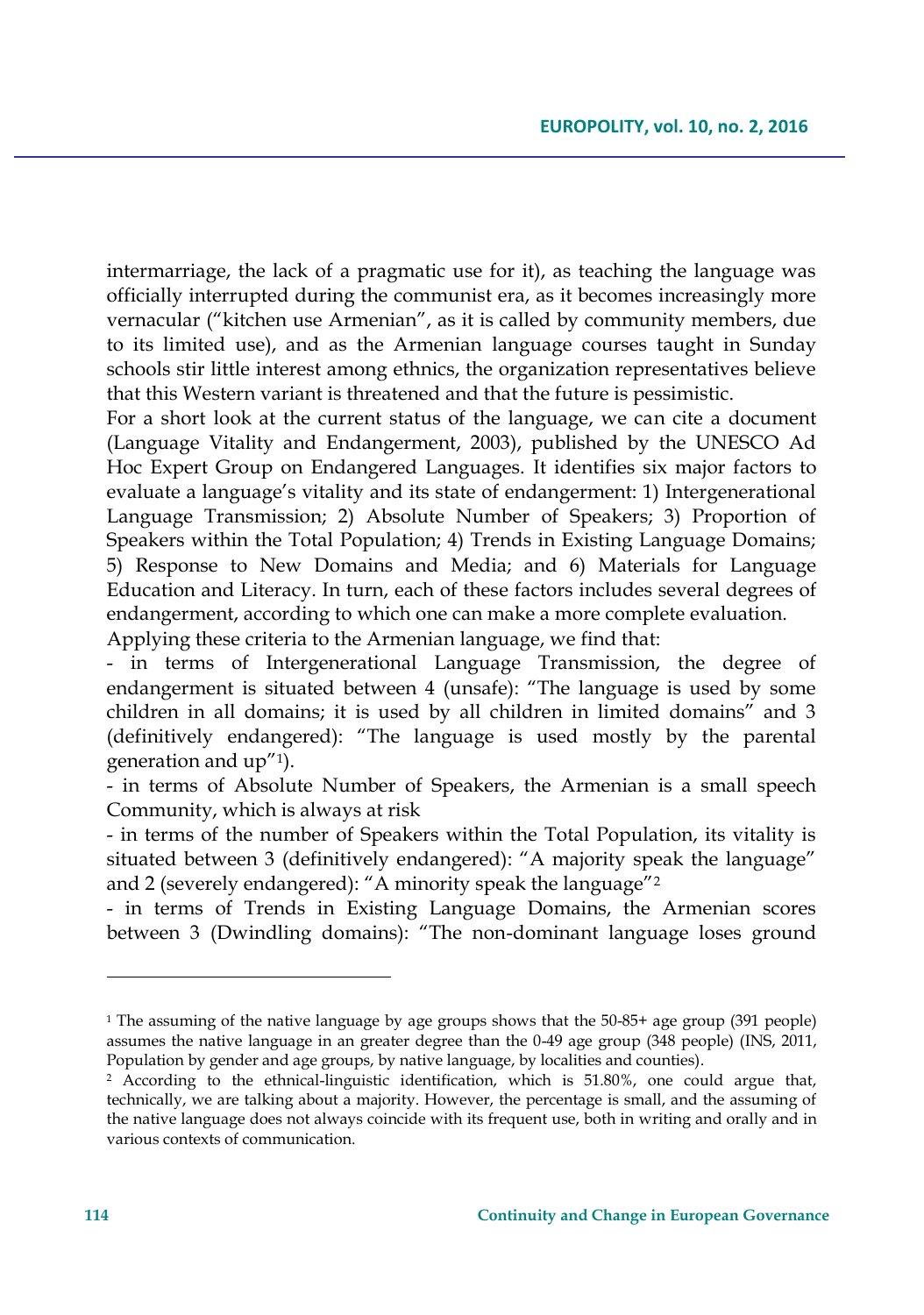and, at home, parents begin to use the dominant language in their everyday interactions with their children; bilingual children may exist in families where the indigenous language is actively used" and 2 (Limited or formal domains): "The language is used in limited social domains and for several functions"

- in terms of the Response to New Domains and Media (schools, new work environments, new media, including broadcast media and the Internet), one can argue that the Armenian language is used in many domains (3 – receptive), but in a limited manner, all these elements having a bilingual profile and limited public exposure (2 – coping)

- Finally, in terms of the Materials for Language Education and Literacy, the Armenian language scores 4: "Written materials exist, and at school, children are developing literacy in the language. Writing in the language is not used in administration".

Another criterion for judging the language vitality, noted by the document and pointed out above, i.e. the Community Members' Attitudes Toward Their Own Language, which, for the community in question is relatively low and corresponds to a degree of 2 in the UNESCO classification ("Some members support language maintenance; others are indifferent or may even support language loss"), is even more so an argument for the fact that the survival of the Armenian language in the national linguistic heritage may be under question.

## **3. THE LANGUAGE RIGHTS OF MINORITIES IN INTERNATIONAL DOCUMENTS. EDUCATION AND MEDIA**

In this respect, the measures undertaken by the state policies are of major importance, since they concern the enforcement of the language rights of the minority, thus supporting the perpetuation of the language use in various fields of social life. The better these rights are targeting multiple activities, the more elaborate and detailed they appear in legal texts and the richer they are in providing concrete means of implementation, but also assessment mechanisms, the higher is the protection level for minority languages.

These rights can be found in the instruments of international law initiated by European and international bodies and cover: the right to use the language in public or private, in speaking and in writing, the right to education in one's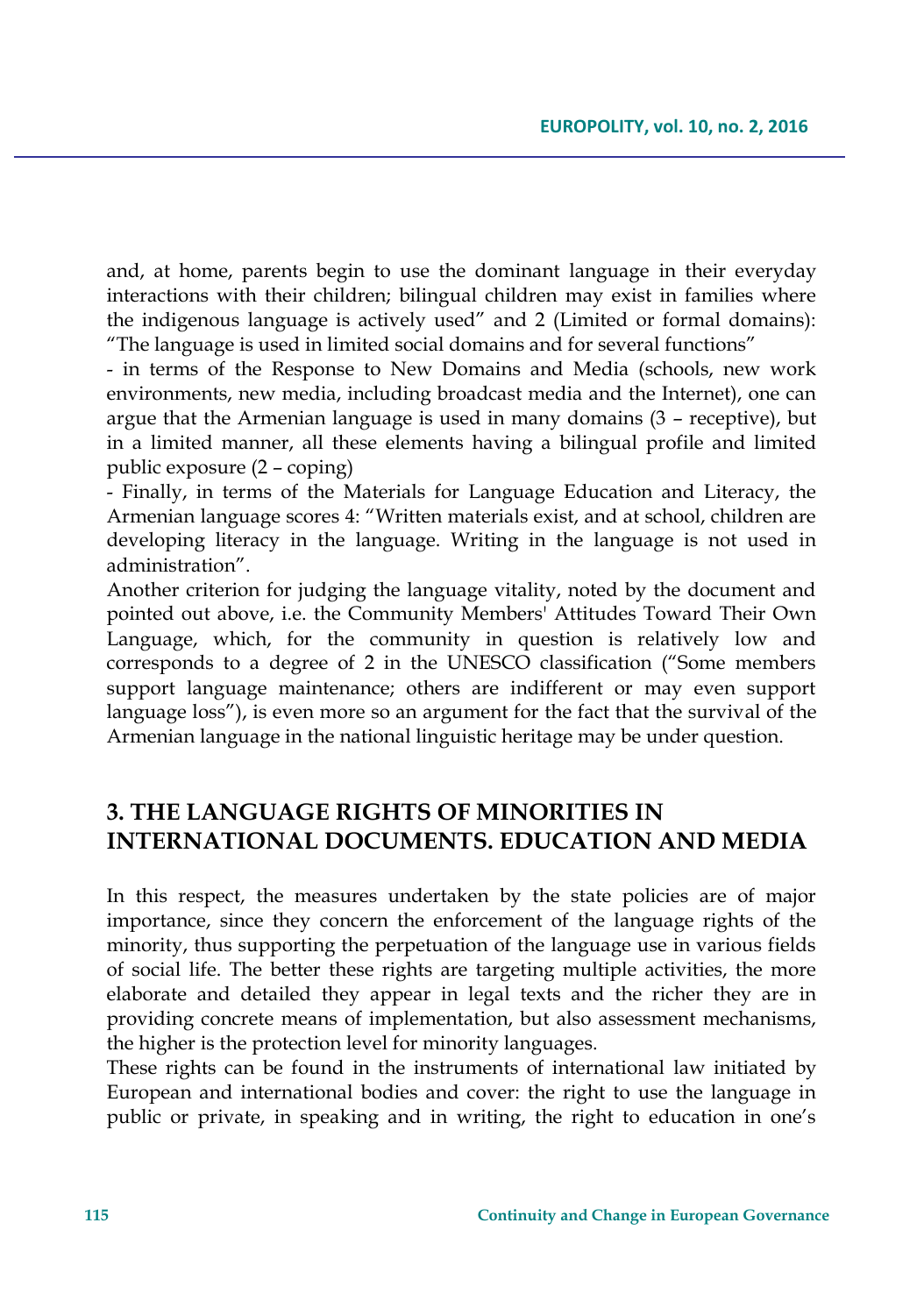mother tongue, the right to use one's mother tongue in the media, the right to use it in court, the right to use it in relation to public authorities and services, the right to practice religion in one's own language, the right to establish and manage one's own non-governmental organizations, associations and institutions / freedom of association based on ethno-linguistic rights, the pursuit of cultural activities aimed at promoting the use of one's mother tongue.

For reasons pertaining to the relevance of fields, we shall assess two of the sociocultural spheres to which these rights apply – education and media – as they appear stated in the instruments of international law, in order to detail the ways in which these are updated in the national legislation, but also their variable degree of materialization in the case of a "small" minority language as is the Armenian language.

### 3.1. The education in one's native language

Among international documents stipulating the general objectives regarding the need to adopt a multicultural perspective in education, we must cite the provisions of the *Universal Declaration of Human Rights*<sup>1</sup> and the *International Covenant on Economic, Social and Cultural Rights*<sup>2</sup> .

*The UNESCO Convention against Discrimination in Education* directly addresses minority issues.<sup>3</sup> The ways in which to use one's native language in school and to

<sup>1</sup> See the Universal Declaration of Human Rights (UDHR), proclaimed by the United Nations General Assembly in Paris on 10 December 1948, [General Assembly resolution 217 A,](http://daccess-dds-ny.un.org/doc/RESOLUTION/GEN/NR0/043/88/IMG/NR004388.pdf?OpenElement) Art. 26.1, 26.2, which states that: "everyone has the right to education"; "shall promote understanding, tolerance and friendship among all nations, racial or religious groups".

<sup>2</sup> See the International Covenant on Economic, Social and Cultural Rights adopted by General Assembly resolution 2200A (XXI) of 16 December 1966, Art. 13, which states: "The States Parties to the present Covenant recognize the right of everyone to education. They agree that education shall be directed to the full development of the human personality and the sense of its dignity, and shall strengthen the respect for human rights and fundamental freedoms. They further agree that education shall enable all persons to participate effectively in a free society, promote understanding, tolerance and friendship among all nations and all racial, ethnic or religious groups, and further the activities of the United Nations for the maintenance of peace".

<sup>3</sup> For further details, see the UNESCO Convention against Discrimination in Education, adopted by General Conference of the United Nations Educational, Scientific and Cultural Organization, meeting in Paris from 14 November to 15 December 1960, which, at its eleventh session, Art. 5, decided: "It is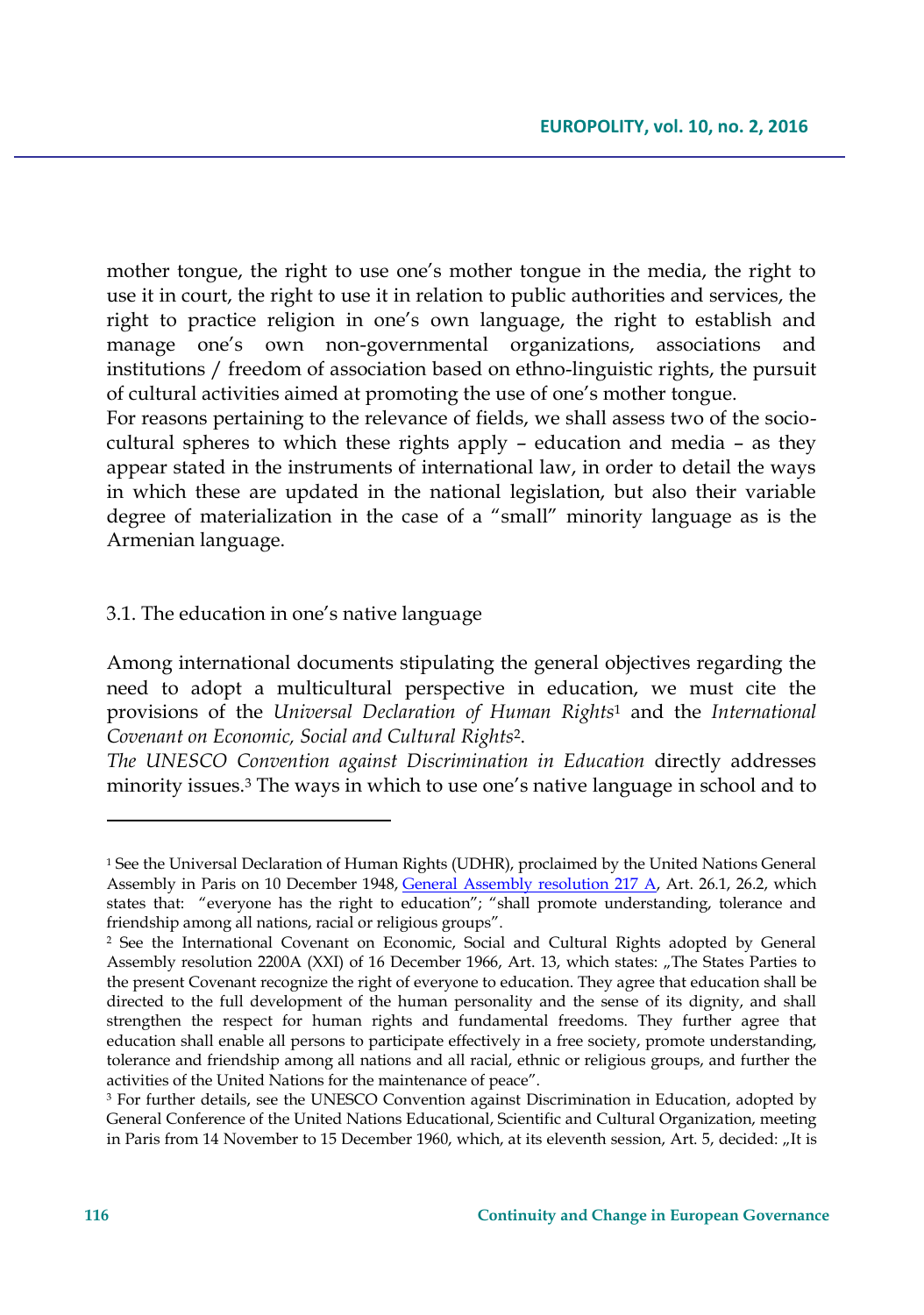teach classes in one's native language are left up to each country, pursuing to the educational linguistic policies adopted and implemented by them; the only conditionality under the Convention is referring to three aspects: this right is not exercised in a manner which prevents the members of these minorities from understanding the culture and language of the community as a whole and from participating in its activities, or which prejudices national sovereignty; the standard of education is not lower than the general standard laid down or approved by the competent authorities; attendance at such schools is optional.

The *Framework Convention for the Protection of National Minorities* (Council of Europe, 1994) obliges States Parties to "take measures in the fields of education and research to foster knowledge of the culture, history, language and religion of their national minorities", which can be translated by implementing educational programs covering all these aspects, and to "promote equal opportunities for access to education at all levels for persons belonging to national minorities" (Framework Convention for the Protection of National Minorities, 1994).

The *Document of the Copenhagen Meeting of the Conference on the Human Dimension* clearly stipulates the right of minorities to establish educational institutions in their own language (CSCE, 1990): "Persons belonging to national minorities have the right o establish and maintain their own educational, cultural and religious institutions, organizations or associations, which can seek voluntary financial and other contributions as well as public assistance, in conformity with national legislation" (Art. 32.2).

Also, the *Declaration on the Rights of Persons Belonging to National or Ethnic, Religious and Linguistic Minorities* (ONU, 1992) reiterates this provision: *"*States should take appropriate measures so that, wherever possible, persons belonging to minorities may have adequate opportunities to learn their mother tongue or to have instruction in their mother tongue" (Art. 4.3).

The legal instruments referred cover the implementation of the right to education in one's mother tongue and touch issues such as: tuition levels*,* the educational program, the curriculum, the creating of one's own educational institutions for

 $\overline{\phantom{a}}$ 

essential to recognize the right of members of national minorities to carry on their own educational activities, including the maintenance of schools and, depending on the educational policy of each State, the use or the teaching of their own language".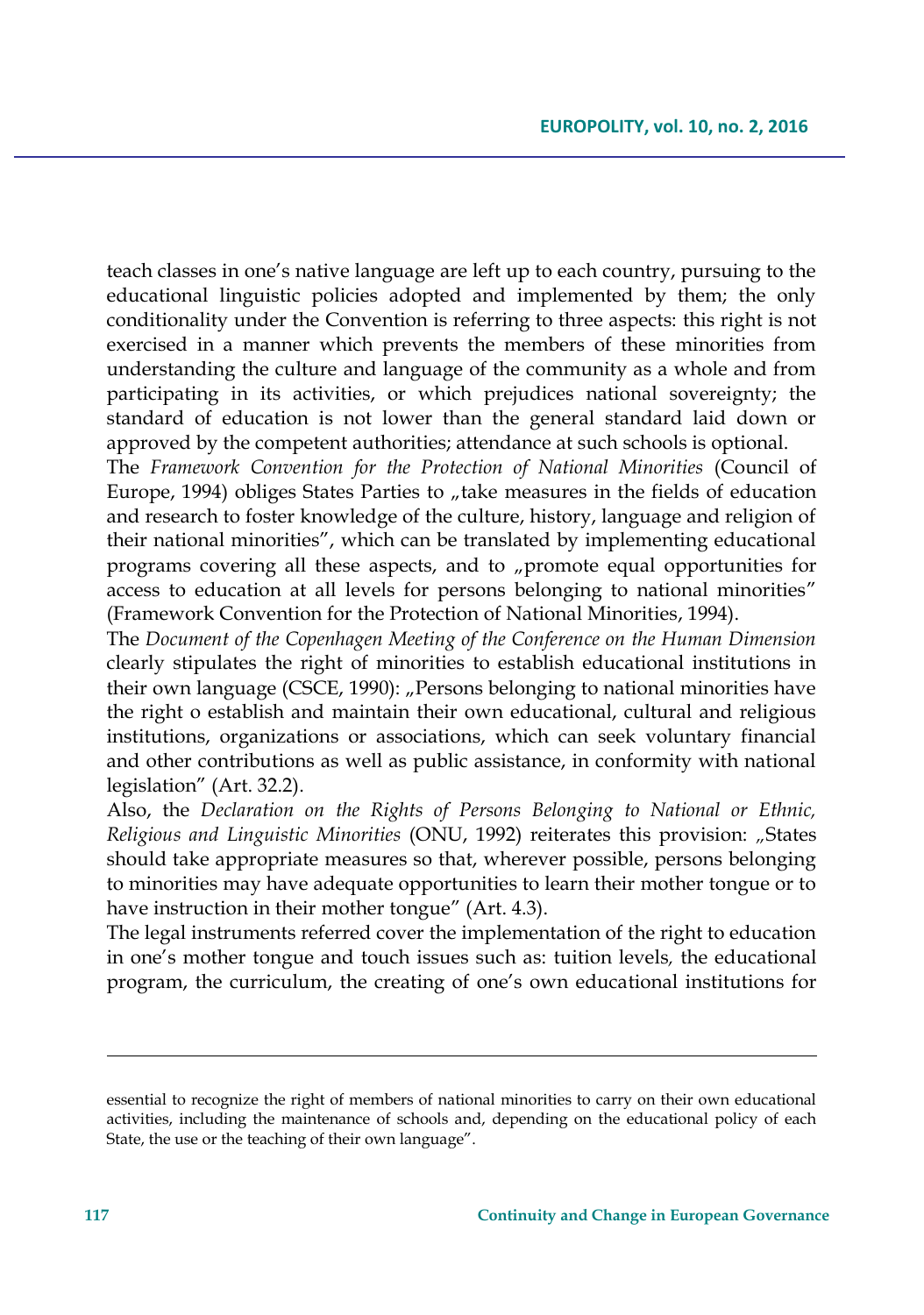minorities and the need to finance educational institutions in minority languages.

One of the most detailed documents remains the *European Charter for Regional or Minority Languages,* which also includes important details related to education in minority languages, stressing in Art. 8: the State's obligation to make available pre-school, primary, secondary and higher education in the relevant regional or minority languages; to arrange for the provision of adult and continuing education courses which are taught in the regional or minority languages; to make arrangements to ensure the teaching of the history and the culture which is reflected by the regional or minority language; to provide the basic and further training of the teachers; to set up a supervisory body or bodies responsible for monitoring the measures taken and progress achieved in establishing or developing the teaching of regional or minority languages (European Charter for Regional or Minority Languages , 1992).

Regarding the means by which one can achieve education in one's native language, Art. 5 in the *Framework Convention for the Protection of National Minorities* provides that "the Parties undertake to promote the conditions" necessary for persons belonging to national minorities to maintain and develop their culture, and to preserve the essential elements of their identity, namely their religion, language, traditions and cultural heritage" (Framework Convention for the Protection of National Minorities, 1994), while refraining from policies or practices aimed at assimilating the members of minority communities.

Another example are the provisions contained in Paragraph 33 of the *Copenhagen Document*, which insists on due consultations which must occur between organizations or associations of minorities and the State: "The participating States will protect the ethnic, cultural, linguistic and religious identity of national minorities on their territory and create conditions for the promotion of that identity. They will take the necessary measures to that effect after due consultations, including contacts with organizations or associations of such minorities, in accordance with the decision-making procedures of each State" (Document of the Copenhagen Meeting, 1990).

Also, Art. 4 of *The Hague Recommendations* concludes that sometimes "special measures should be adopted by States to actively implement minority language education rights to the maximum of their available resources, individually and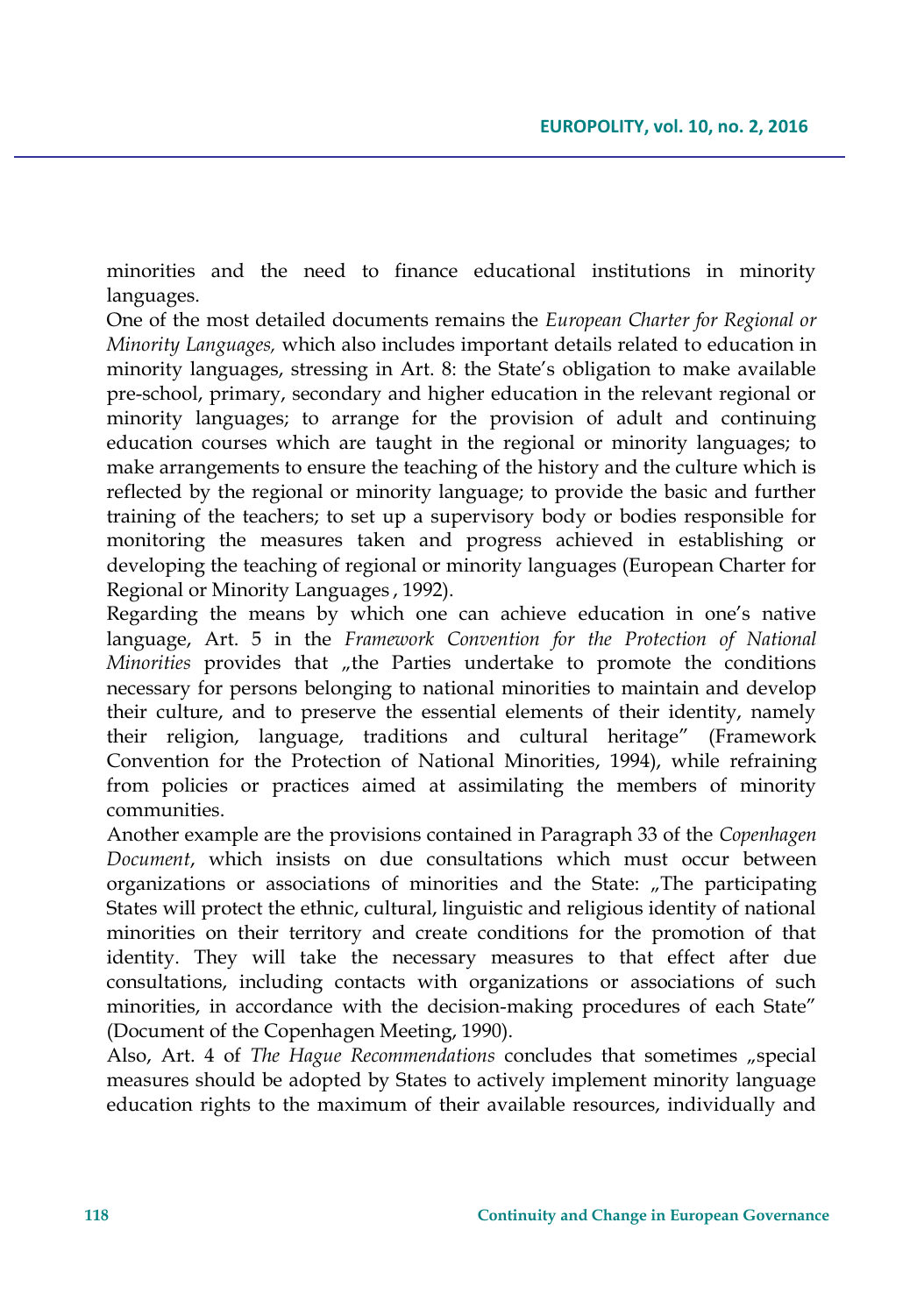through international assistance and cooperation, especially economic and technical" (The Hague Recommendations, 1996).

#### 3.2. The media

The right to freedom of expression is formulated in many international conventions<sup>1</sup> with implicit provisions on minority language communities.

The *Framework Convention for the Protection of National Minorities* contains a number of detailed provisions on information and access to information for minorities, but also the right of minority language communities to own and operate their own media channels (Art. 9.1-9.4): "The Parties undertake to recognize that the right to freedom of expression of every person belonging to a national minority includes freedom to hold opinions and to receive and impart information and ideas in the minority language, without interference by public authorities and regardless of frontiers […]The Parties shall not hinder the creation and the use of printed media by persons belonging to national

<sup>1</sup> See in this sense: "International Covenant on Civil and Political Rights", adopted and opened for signature, ratification and accession by UN General Assembly resolution 2200A (XXI) of 16 December 1966, Art. 19.2: "Everyone shall have the right to freedom of expression; this right shall include freedom to seek, receive and impart information and ideas of all kinds, regardless of frontiers, either orally, in writing or in print, in the form of art, or through any other media of his choice"; "Convention for the Protection of Human Rights and Fundamental Freedoms" of the Council of Europe, Rome, 4.XI.1950, as amended by Protocols Nos. 11 and 14 supplemented by Protocols Nos. 1, 4, 6, 7, 12 and 13, Art. 10.1: "Everyone has the right to freedom of expression. This right shall include freedom to hold opinions and to receive and impart information and ideas without interference by public authority and regardless of frontiers. This Article shall not prevent States from requiring the licensing of broadcasting, television or cinema enterprises"; "Declaration on the Freedom of Expression and Information of the Council of Europe" (Adopted by the Committee of Ministers on 29 April 1982 at its 70<sup>th</sup> Session), II (a-d): "a) protection of the right of everyone, regardless of frontiers, to express himself, to seek and receive information and ideas, whatever their source, as well as to impart them under the conditions set out in Article 10 of the European Convention on Human Rights; b) absence of censorship or any arbitrary controls or constraints on participants in the information process, on media content or on the transmission and dissemination of information; c) the pursuit of an open information policy in the public sector, including access to information in order to enhance the individual's understanding of, and his ability to discuss freely political, social, economic and cultural matters; d) the existence of a wide variety of independent and autonomous media, permitting the reflection of diversity of ideas and opinions".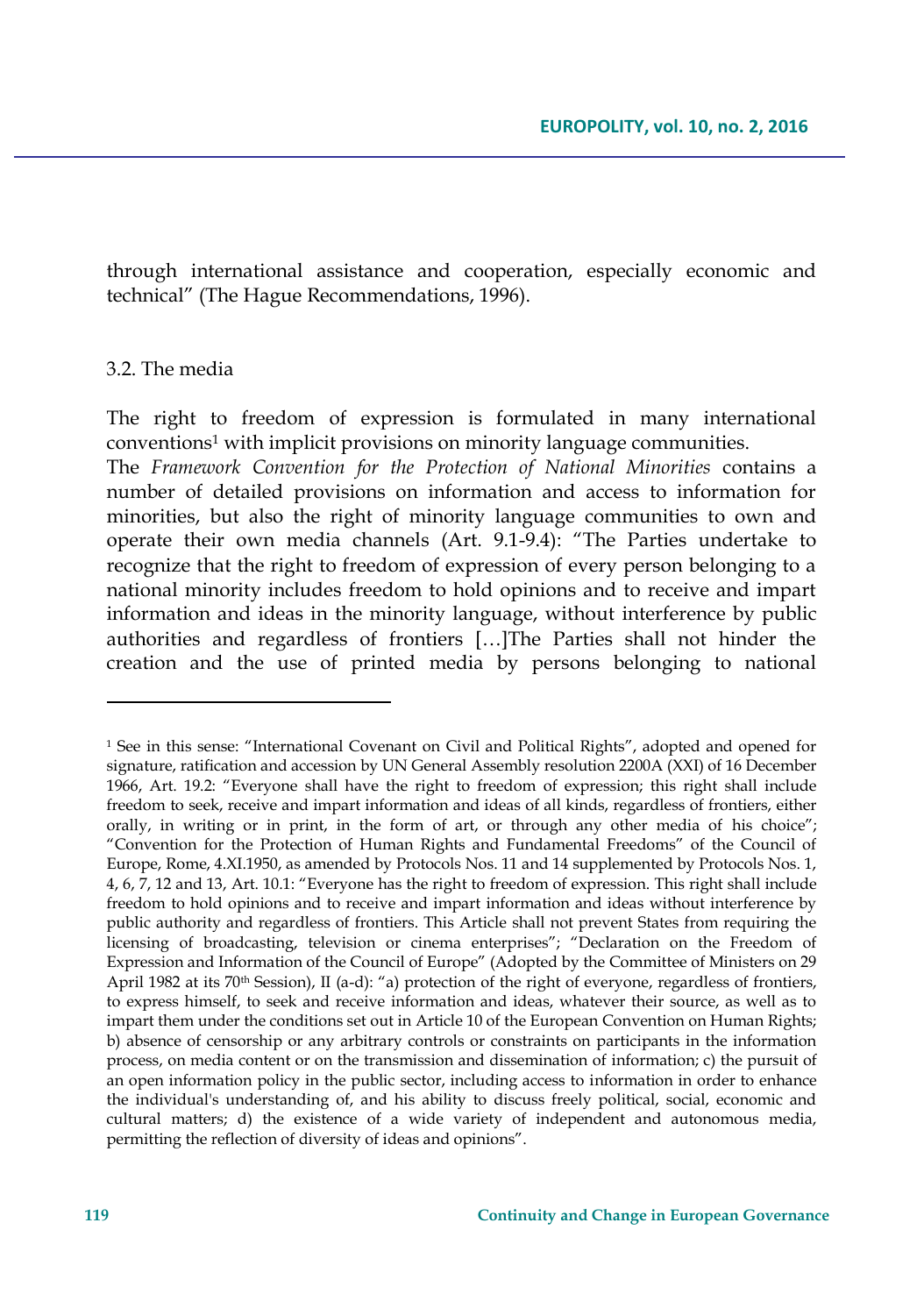minorities. In the legal framework of sound radio and television broadcasting, they shall ensure, as far as possible, and taking into account the provisions of paragraph 1, that persons belonging to national minorities are granted the possibility of creating and using their own media" (Framework Convention for the Protection of National Minorities, 1994).

The provisions listed stipulate that a national minority should have access to information in their own language through various media outlets (print, audiovisual), which can be achieved either by the existence of minority's own media outlets which are distributed through the NGOs created, either by the reflecting of the minority language and culture within the broadcasts of the public national audio-visual outlets.

In this respect, and stressing that the media can be made available by the State or implemented by the minority language communities themselves, the *Oslo Recommendations Regarding the Linguistic Rights of National Minorities* cover the role owned by the direct participation of persons belonging to national minorities to the editorial process: "Mechanisms should be put in place to ensure that the public media programming developed by or on behalf of national minorities reflects the interests and desires of the community's members and is seen by them as independent. In this context, the participation of persons belonging to national minorities (acting in their private capacity) in the editorial process would go a long way in ensuring that the independent nature of the media would be preserved and that it would be responsive to the needs of the communities to be served" (Oslo Recommendations, 1998).

Regarding the NGOs created by minority language communities, as shown in the same document (The Media, Art. 10), the allocation of resources will be done in such a way that public "authorities should provide an equitable share of resources from the State budget to the activities of persons belonging to national minorities in, among others, the social, cultural and sports related fields. Such support can be made available through subsidies, public benefits and tax exemptions." (Oslo Recommendations, 1998).

The same *Recommendations* also describe the way in which the allocation of broadcasting times should be made, stressing that:  $\eta$ [...] Numerical strength and concentration, however, cannot be seen as the only criteria when judging the amount of broadcast time to be allocated to any given national minority. In the case of smaller communities, consideration must be given to the viable minimum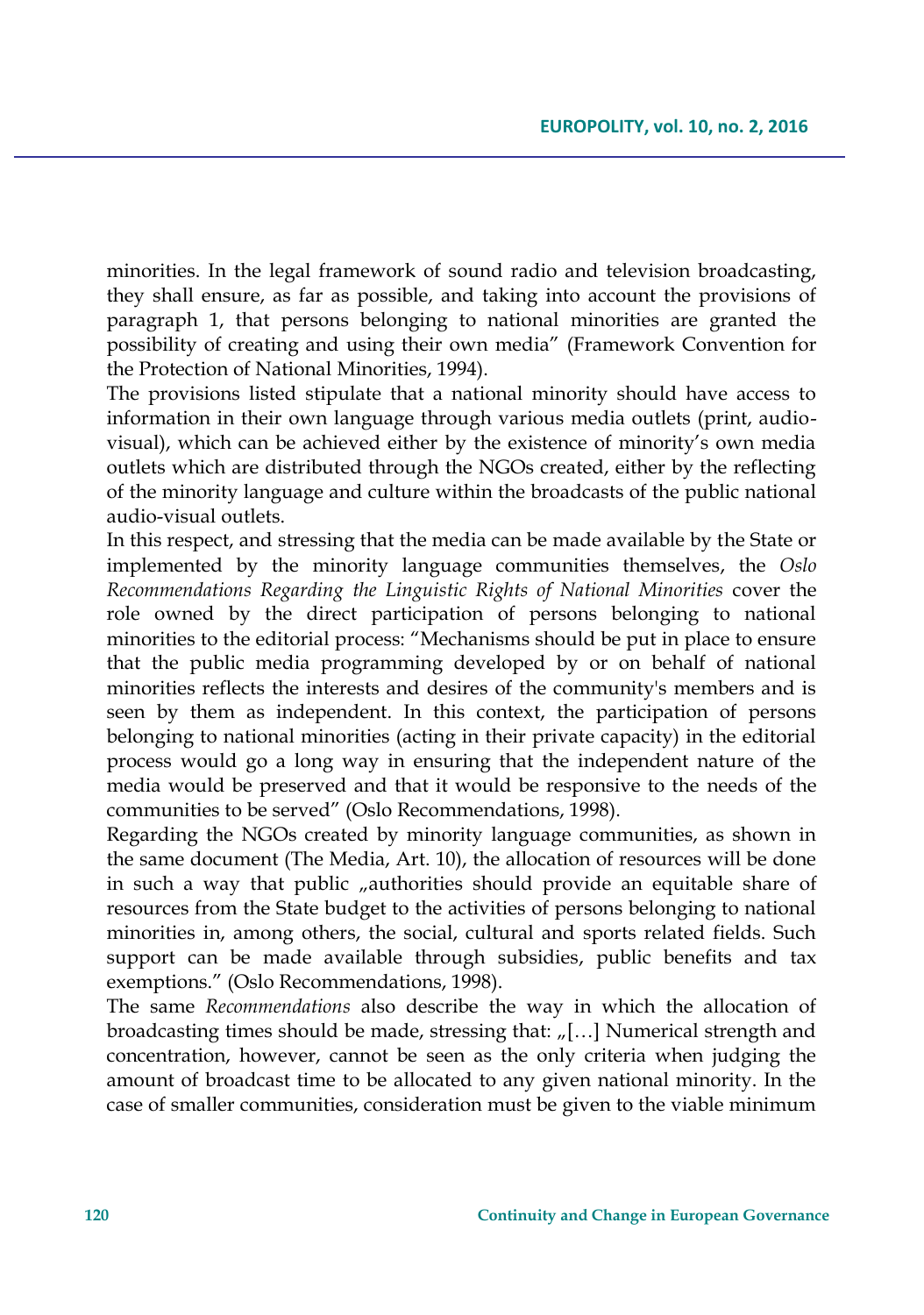of time and resources without which a smaller minority would not meaningfully be able to avail itself of the media" (Oslo Recommendations, 1998).

# **3. EUROPEAN INSTITUTIONS INVOLVED IN THE PROTECTION AND PROMOTION OF MINORITY LANGUAGES**

In fact, the results and impact of the existence of such rights are, of course, variable, depending not only on the actual needs of the national language minorities, but also on the political will, and on their recognition and implementation in a given country by competent authorities.

Therefore, there are two European bodies that went one step further in the efforts to protect minority languages, in an attempt to give more substance to abstract rights and to boost the efforts of protecting the ethnic minorities at national level. These initiatives are designed to go beyond intent by offering two new levers to assist the enforcement of the linguistic rights of minorities.

On the one hand, the European Union has effectively contributed to the protection and promotion of minority languages by the establishment, through the Arfé Resolution (Parliament Resolution, 1981), of the European Bureau for Lesser-Used Languages (EBLUL, 2002). Also the B3-1006 budget line<sup>1</sup> created in 1983, has provided support for projects promoting regional and minority languages, has significantly stimulated networking and has assumed the role of a catalyst for promoting the exchange of experiences and best practices. A breakdown of those funds is reflected in the before mentioned document "European Bureau for Lesser-Used Languages" of the EP in 2002, as shown below:

| ( $\epsilon$ thousands) | 1992 | 1993 | 1994 | 1995 | 1996 | 1997 | 1998 | 1999 | 2000 |
|-------------------------|------|------|------|------|------|------|------|------|------|
| Mercator                | 90   | 137  | 125  | 121  | 93   | 76   |      | 65   | 67   |
| Education               |      |      |      |      |      |      |      |      |      |
| Mercator Media          | 40   | 42   | 63   | 83   | 94   | 99   |      | 74   | 67   |

<sup>1</sup> Succeeded by budget line B3-1000 and A-3015.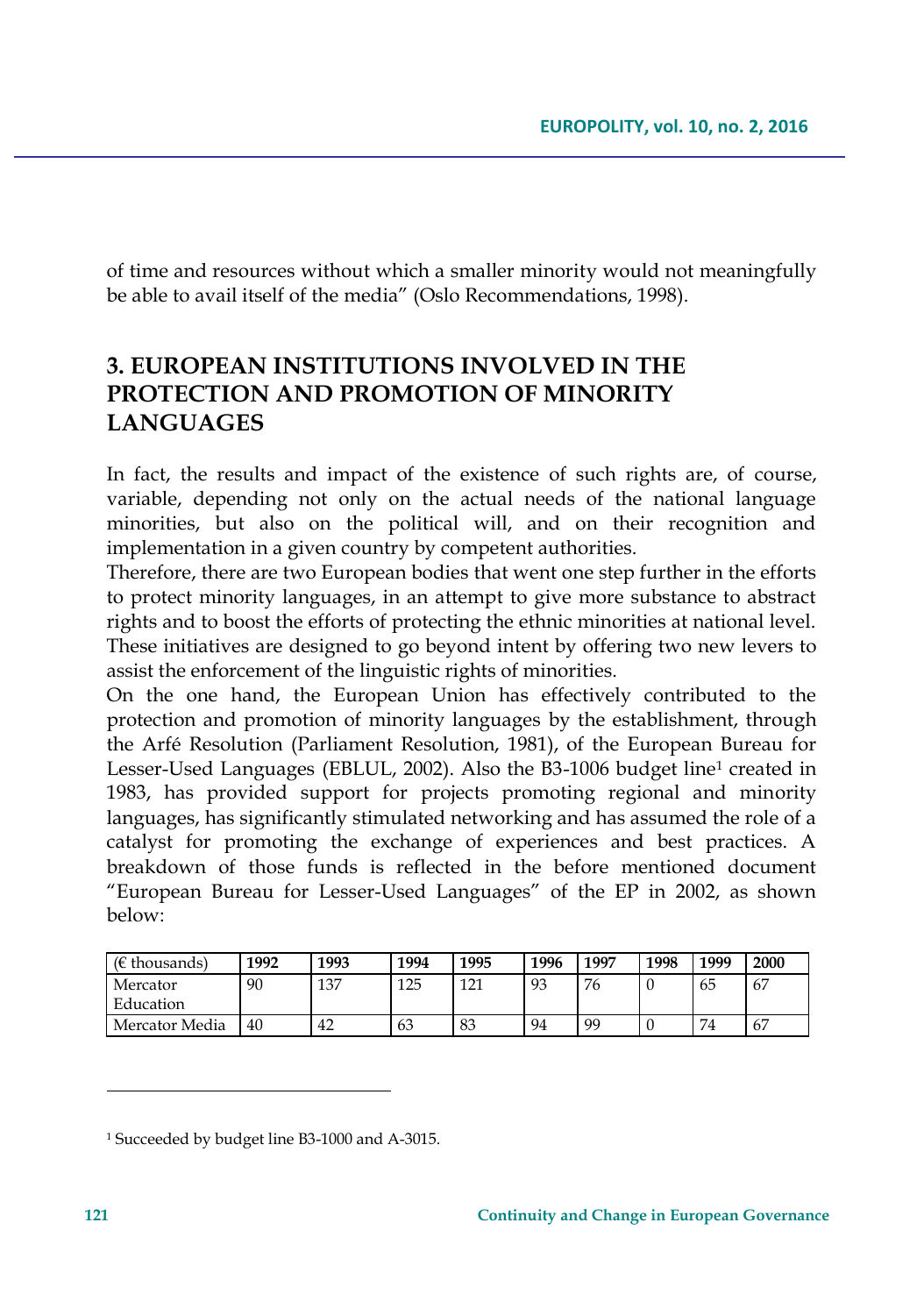| Mercator              | $\theta$ | 60    | 76    | 87    | 103   | 92    | $\mathbf{0}$     | 63    | 67    |
|-----------------------|----------|-------|-------|-------|-------|-------|------------------|-------|-------|
| Legislation           |          |       |       |       |       |       |                  |       |       |
| <b>Total Mercator</b> | 130      | 239   | 264   | 291   | 290   | 267   | $\mathbf{0}^1$   | 202   | 202   |
| <b>Centres</b>        |          |       |       |       |       |       |                  |       |       |
| <b>Study Visits</b>   | 84       | 88    | 98    | 105   | 117   | 118   | 100              | ۰     |       |
| Programme             |          |       |       |       |       |       |                  |       |       |
| EBLUL Dublin          | 294      | 316   | 415   | 522   | 522   | 397   | 172              |       |       |
| Office                |          |       |       |       |       |       |                  |       |       |
| <b>EBLUL Brussels</b> | 289      | 242   | 289   | 328   | 328   | 346   | 228              |       |       |
| Office                |          |       |       |       |       |       |                  |       |       |
| <b>Total EBLUL</b>    | 667      | 646   | 802   | 955   | 967   | 743   | 500 <sup>2</sup> | 798   | 797   |
| Miscellaneous         | 1,703    | 2,615 | 2,434 | 2.746 | 2,807 | 2.991 | 3.367            | 2,479 | 2.499 |
| projects              |          |       |       |       |       |       |                  |       |       |
| <b>TOTAL</b>          | 2,500    | 3.500 | 3.500 | 3,992 | 4.064 | 3.734 | 3.867            | 3.479 | 3.499 |

Until this budget line was suppressed, in 2001, after a decision of the European Court of Justice (1998), it has developed projects with a value of between 1,703 and 3,367 thousand euro; then the EU has decided to apply a mainstreaming strategy instead of setting up a separate programme. As a consequence of this decision, in 2008, a report to the Culture and Education Committee of the European Parliament noted, in the context of the Lifelong Learning Programme, that: "Investment in minority languages has been much lower" (Endangered Languages and Linguistic Diversity, 2013).

As for the *Council of Europe*, we must emphasize that the *European Charter for Regional or Minority Languages* (1992) – one of the most detailed and most comprehensive tools to protect linguistic or national minorities – contains (in Part IV) details about its implementation and about the steps taken to enforce the adopted measures. The first report is drawn one year after the entry into force of the document, and then, every three years; subsequently it is being submitted for approval to a committee of experts. If the signatory country does not provide sufficient data on the issues concerned, the committee can carry out their own

<sup>&</sup>lt;sup>1</sup> This figure corresponds to the suspension of the budget line B3-1006 during the 98/99 period.

<sup>2</sup> The European Parliament agreed to provide a reserve of €500,000 to EBLUL for the second half of 1998 on condition that the representativity of all minority language communities was increased inside the organization.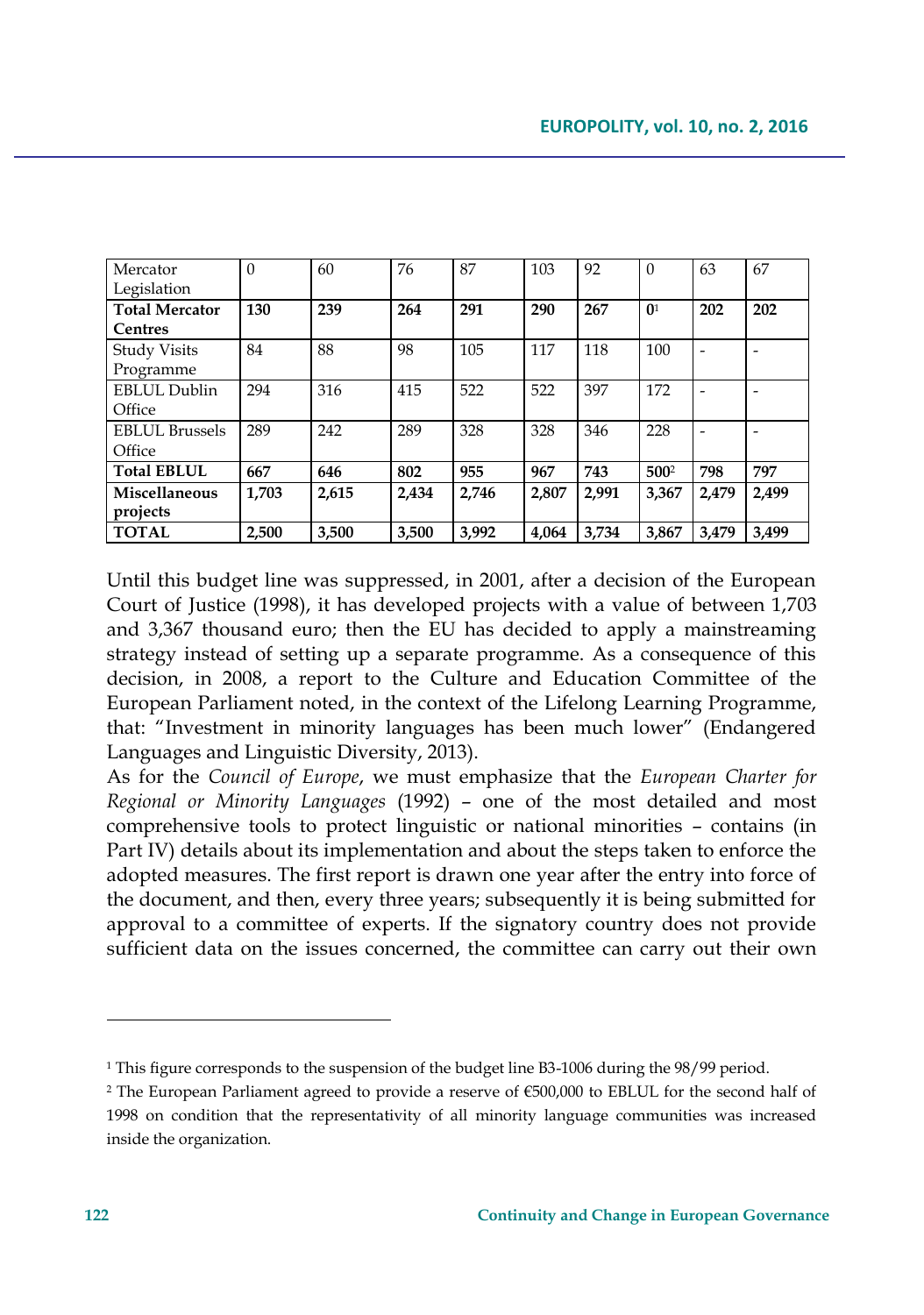investigations and propose a list of languages that are likely to be perceived as minority or regional languages.

Regarding the two above mentioned institutions, we are dealing with initiatives which are not only limited to the standardization of language rights, but also propose concrete support in the field, either through financing or through control and intervention measures (which lead to the adjustment of the reported issues).

Therefore, the model provided by the European institutions, which have understood the necessity for the law – be it protective – to be supplemented by fiscal and control measures, should be also applied by national governments.

Even though, in practice, situations may vary, applying this model leads to outlining the roles and responsibilities held by a national government in the protection of minority languages, which in turn can be separated into two segments: the intentional level (to provide the legal framework for protecting/promoting minority languages); and the level of impactful decisions (to create institutions that guarantee and monitor the implementation of the linguistic rights of minorities; to finance the enforcement of language rights). Additionally, we reiterate the idea that an efficient implementing of the linguistic rights inherently requires a close collaboration with the representative bodies of minorities.

# **4. PUBLIC POLICIES DESIGNED TO PROTECT AND PROMOTE THE ARMENIAN LANGUAGE IN ROMANIA. EDUCATION AND MEDIA**

We shall further analyse each of the four protection mechanisms and the way they operate in the specific case of the Armenian language, while trying to emphasize their functions and their interactions, and their respective impact on the efficiency of the adopted macro-policies.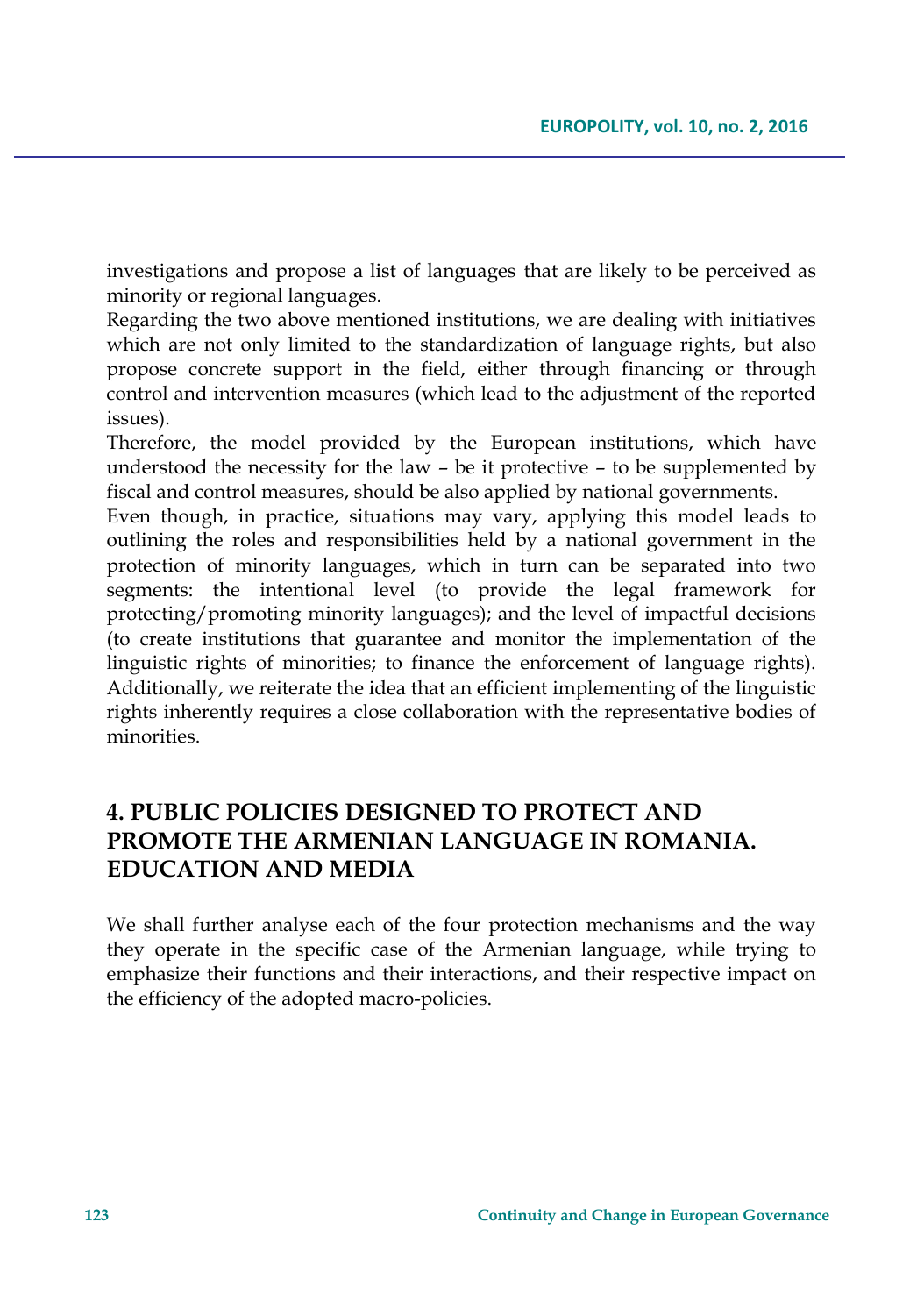### 4.1. The legislative mechanism

Romania signed or ratified the majority of treaties or documents in the field of interest developed by the European and international bodies: The Universal Declaration of Human Rights (UDHR) (signed by Romania, 1955), The Convention for the Protection of Human Rights and Fundamental Freedoms (ratified by Romania, 1994), The International Covenant on Civil and Political Rights (ratified by Romania, 1974), The International Covenant on Economic, Social and Cultural Rights (ratified by Romania, 1974), Helsinki Declaration/The final act of the Conference on Security and Co-operation in Europe (signed by Romania, 1975), UN Convention on the Rights of the Child (ratified by Romania, 1990), UNESCO Convention against Discrimination in Education (ratified by Romania, 1964), The Document of the Copenhagen Meeting of the Conference on the Human Dimension (signed by Romania, 1990), Framework Convention on the Protection of National Minorities (ratified by Romania, 1995), the European Charter for Regional or Minority Languages (ratified by Romania, 2007), etc.

### *4.1.1. The field of education*

With regards to the right to education, Art. 32.3 of the Romanian *Constitution*<sup>1</sup> states that "the right of persons belonging to national minorities to learn their mother tongue, and their right to be educated in this language are guaranteed; the ways to exercise these rights shall be regulated by law" (Constitution of Romania, 1991). By virtue of this constitutional right, the *National Education Law*  of 10 January 2011 and the *Ministry of Education's Order no. 5671/10.09.2012* for the approval of the *Methodology regarding the education in maternal language and the study of maternal language and literature in minorities language* provides further clarifications on the organization and functioning of the education and study formations, the types of education for minorities; the available objects of study in

<sup>&</sup>lt;sup>1</sup> The Constitution of Romania, in its initial form, was adopted in the sitting of the Constituent Assembly of 21 November 1991, was published in the Official Gazette of Romania, Part I, No. 233 of 21 November 1991, and came into force after its approval by the national referendum of 8 December 1991.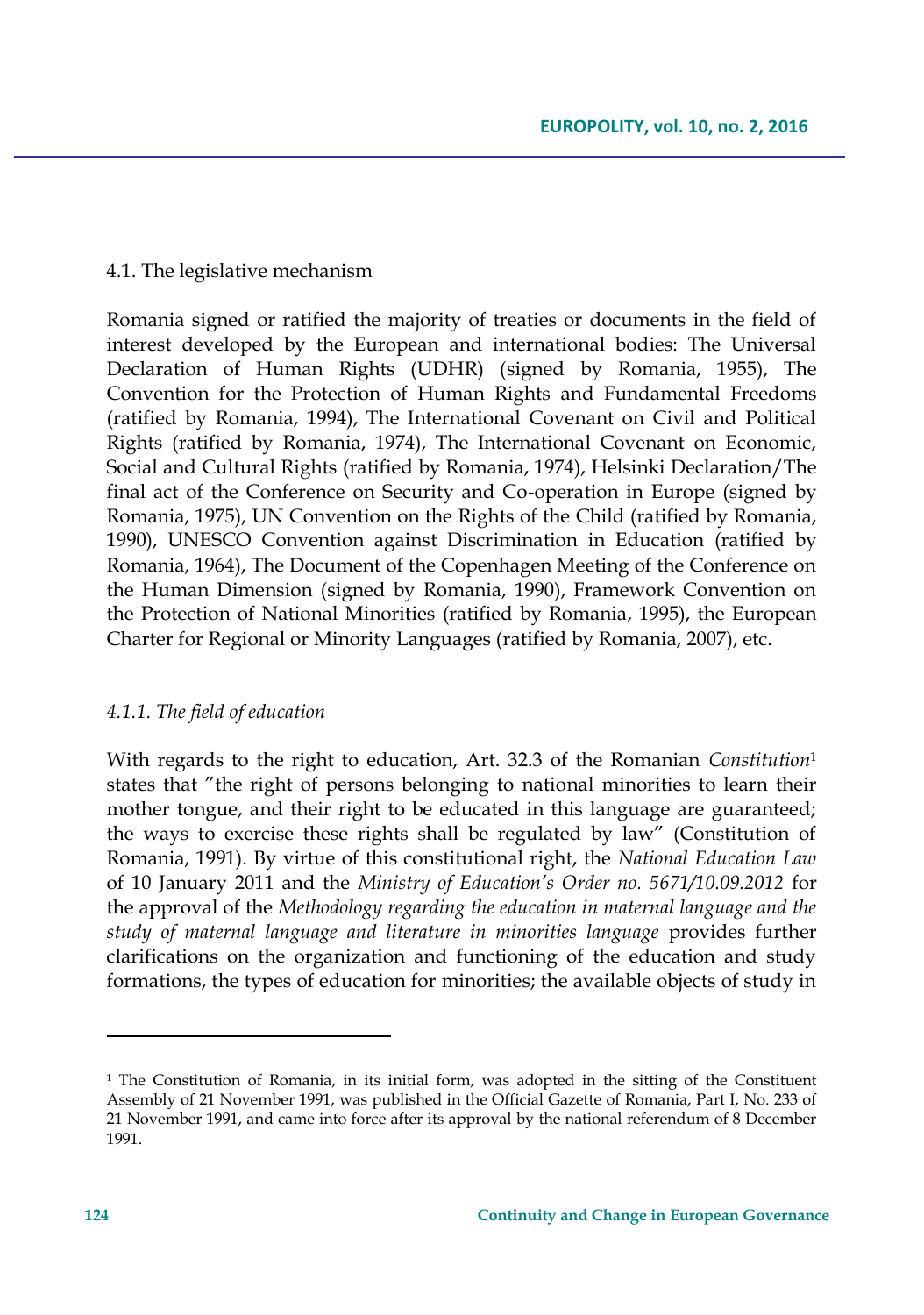one's mother tongue for minorities studying in Romanian language; the demands for teachers and continuous teacher training; the schoolbooks.

Thus, for the Armenian language, we note the following rights:

- individuals belonging to minorities have the right to study and receive instruction in their mother tongue at all levels, types and forms of pre-university and university education (Art. 45.1 and Art. 135) (LEN, 2011);

- the right of establishing classes or study groups in mother tongue upon request or schooling in units where such classes exist, with covering the expenses for transport, meals and accommodation, and without imposing a limit for distance (Art. 45. 2) (LEN, 2011);

- the providing, upon request and under the law, of education in Romanian language, with further study of three additional objects of study: native language and literature, history and traditions of the minority, music education (Art. 2) (OM no. 5671, 2012);

- in the pre-university education, the teaching activity and the study of maternal language and literature, history and tradition and musical education are performed based on specific syllabi and methodologies elaborated by teams of experts in the language and culture of the minority in question and approved in compliance with the law (LEN, 2011 and OM no. 5671, 2012);

- the teaching staff must prove their competence in the language of the respective minority and have the right to receive training and skills for the language in which they teach, within the country or abroad (Art. 45.11) (LEN, 2011);

- schoolbooks elaborated in the language of the minorities, books translated from the Romanian language or imported textbooks, approved by the Ministry of Education, Research, and Sports, for the unpublished textbooks, on account of their limited circulation (Art. 45.13) (LEN, 2011).

### *4.1.2. The media*

Similarly to other areas, here too, the most important legislative text is the *Romanian Constitution*, which, under Art. 30 and Art. 31, establishes the legal basis for guaranteeing the rights to freedom of expression and information to all its citizens of any ethnicity.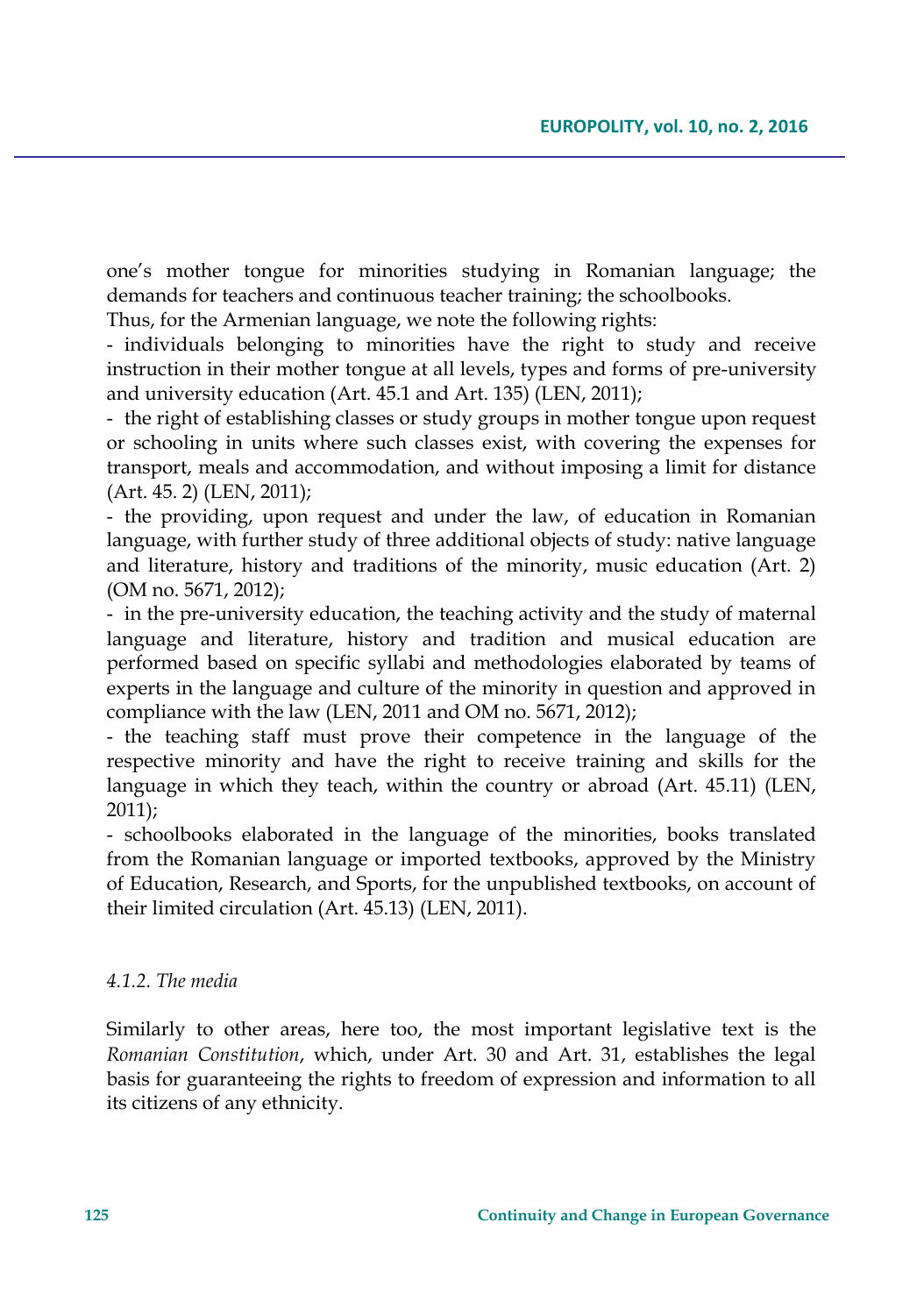Thus, Art.30 shows that the freedom of expression and creation or communication is inviolable, and that censorship is prohibited. The freedom to establish publications and to express one self through them is guaranteed.

As stipulated in Art. 31, the right to access any information of public interest can not be restricted, while the media, either public or private, shall be bound to provide correct information to the public opinion.

On minorities, *The Audiovisual Law* states, in Art. 82.3, that, "in those areas where a national minority represents more than 20% of the population, distributors shall also provide for the free reception of programs in the language of the respective minority". Art. 10.3. f of the same law adds that, among the obligations of the National Audiovisual Council of Romania (CNA) is included "the protection of the Romanian culture and language, as well as of the culture and languages of national ethnic minorities" (Audiovisual Law, 2002). Also, CNA is authorized to monitor "the correct expression in the Romanian language and in the languages of national minorities" (Art. 17.2).

*The Law on the organization and operation of the Romanian Radio Broadcasting Corporation (SRR) and of the Romanian Television Corporation* (SRT) provides, at Art. 4, the obligation of these institutions to "competently and exactingly promote the values of the Romanian language, of the authentic national and universal cultural, scientific creation, of the national minorities, as well as of the democratic, civic, moral and sporting values, to militate for the national unity and independence of the country, for the cultivation of human dignity, of truth and justice". Similarly, the Romanian Broadcasting Corporation and the Romanian Television Corporation are obliged "to reserve part of their transmission time for the political parties represented in Parliament, [...] by calculating one time unit for every parliamentarian, including the representatives of the national minorities" (Art. 5.4). Another article of interest to the field is Art. 15, regarding the activities of the SRR and SRT, which include "the carrying out of radio broadcasting or television programs, respectively, in the Romanian language, in the languages of the national minorities, or in other languages, for information, cultural, educational and entertainment purposes" (Law no. 41, 1994).

Although the Romanian legislation clearly reflects, and to a considerable extent, the requirements in the international documents to which Romania is a party, it can fulfil its role of protection only when provided with the necessary financial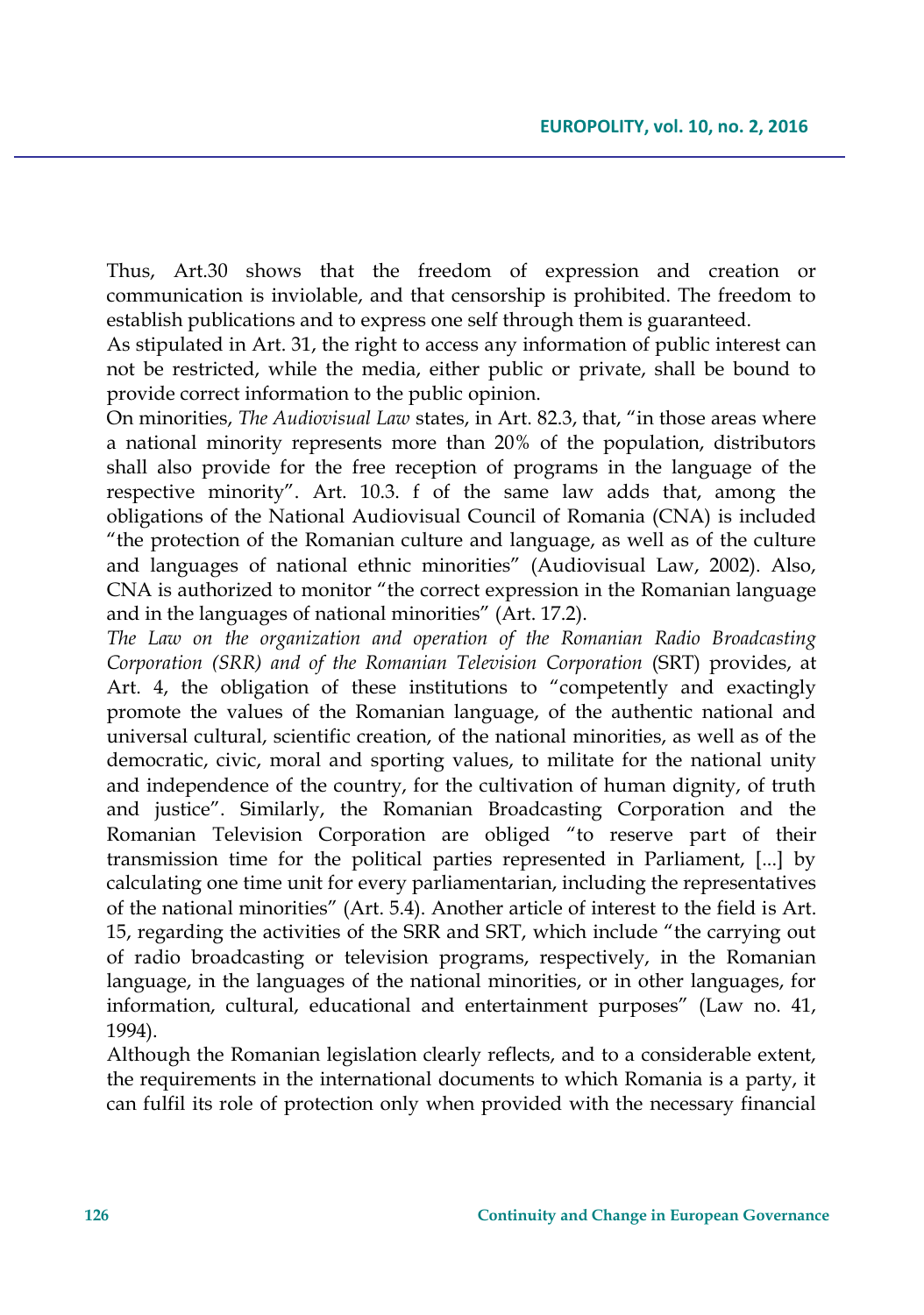means by which to enforce these rights, as well as with the institutions to control the needed language approaches at a national level.

### 4.2. The institutional mechanism

Regarding the decisional consequences of these measures, we must reaffirm the fact that Romania has set up special public bodies and specialized directorates within ministries to ensure their proper implementation: The Minorities Department of the General Directorate on Education in Minority Languages, The Council for National Minorities, The National Council for Combating Discrimination, The Institute for Research on National Minorities, The Department of Interethnic Relations. Each of these bodies has important responsibilities in many of the areas of implementation of the language rights and we shall discuss some below.

In addition, following the country reports issued by the Council of Europe or the requests and proposals of the representative organizations, the State adopts new targeted measures for the minorities in question, aimed at removing dysfunctional practices and supplementing its efforts, where needed.

### 4.3. The financial mechanism

Certainly, the most important means of implementation of minority language rights, without which neither the legislation nor the mere existence of institutions could have tangible and impactful results in protecting linguistic communities, are the budgetary allocations.

The financial amounts to support organizations and citizens belonging to national minorities are provided in the budget of the General Secretariat of the Government, Chapter 67.01 "Culture, recreation and religion", Title "Other expenses" and are summarized in Annex 3/13/02/a of the Law no. 339/2015 of the Budget Bill for 2016. The distribution and use are approved by Government decision.

For 2016, the organizations representing national minorities were given a total of 105,401 thousand lei, while the budget of the he Union of Armenians of Romania was 4,552.80 thousand lei.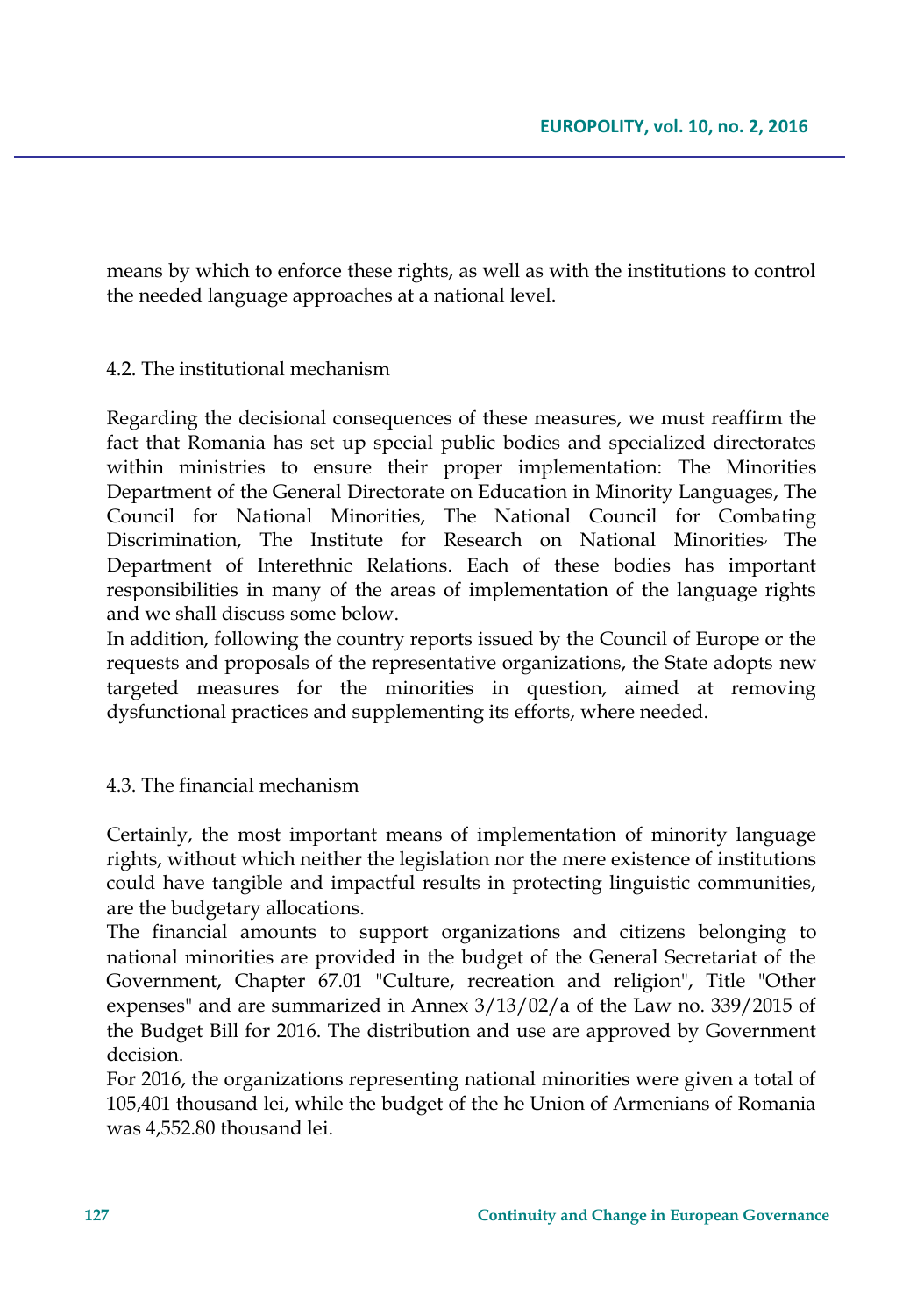The funds are distributed in accordance with a proposal made by the representatives of the organizations of national minorities, which are organized in the National Minority Council, the authoritative body for allocating those monies. The responsibility in using and distributing the amounts provided lies, under the law, with the minority organizations. The monitoring of the use of such amounts in accordance with the legal provisions falls in the responsibility of the Department of Interethnic Relations.

They are intended for specific expenditure categories, which, among other things, also concern some of the areas of interest of the present study:

- headquarters (central and subsidiaries) – which function as learning spaces/editorial offices/printing offices

- publications, books, schoolbooks

- participation in education and editorial activities

- organization of / participation in training sessions

- co-financing of cultural and educational projects (alongside European and international funds)

- purchasing of goods and services necessary for the planned activities, including educational and editorial activities

- salaries of the staff

In addition to the amounts allocated directly to each organization, the government is also funding interethnic programs to promote tolerance, designed and implemented jointly by organizations belonging to national minorities or initiated by the Department of Interethnic Relations (DIR), the body financing interethnic cultural projects. In 2016, the amount allocated to the Department of Interethnic Relations (DIR) for all minorities was 4,000 thousand lei, according to paragraph b) in Annex no. 3/13/02/a.

The educational system is funded separately, by a financed amount granted per student, with an increased coefficient assigned to those studying in a minority language. For example, according to GD. 136/2016, Annex 2, 2016, this coefficient amounted to 3,478 lei / year for secondary level students studying in a minority language in urban environment and 3,043 lei / year for students studying in the official language, taking into consideration the linguistic and geographical isolation, and the small number of pupils.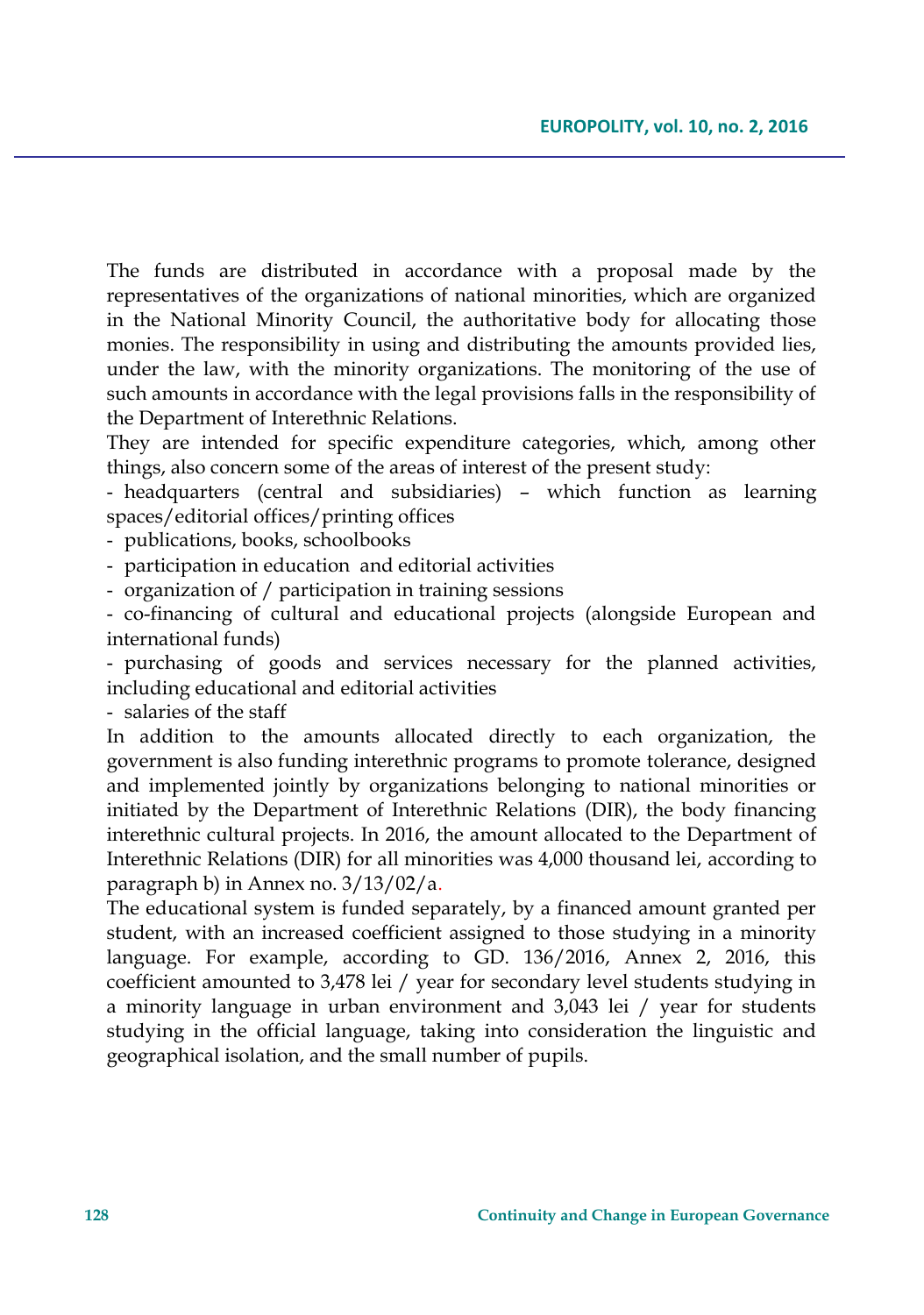4.3. The cooperation mechanism between the State and the organizations representing minorities

As shown, the Romanian State assumes its duties in all chapters representing public responsibilities designed to protect language communities, enjoying an adequate legal framework in accordance with the international norms, specific institutions representing (not only) the interests of language minorities and proposing an equitable funding, which takes into account the multiple inherent needs in protecting the area concerned.

According to the "Language Vitality and Endangerment" standard, the level of protection is 5 ("All of a country's languages are valued as assets. All languages are protected by law, and the government encourages the maintenance of all languages by implementing explicit policies").

However, the State is unable to respond to every individual need. The undertaken measures are having, in their practical application, various limitations related to the scope and the responsibilities of national authorities, but also the specificities of each language minority. Thus, the cooperation between the government authorities and the protected linguistic community becomes essential. We have seen that the international documents emphasized the need that the efforts made by public authorities are to be complemented by those of the representative bodies of minorities. In the case of education, for example, the law must create a framework for the establishment of schools in which to teach one's mother tongue. The teaching effort must be assumed, however, by language communities, through their leaders, while benefitting from financial support from the government or from other sources. Similarly, for the media, the state must reflect the ethnic and linguistic diversity by granting broadcasting space in official media outlets, and also allowing the creation of minority media outlets, which means that this latter initiative too, also benefitting by financial support from the government or from other sources, must belong to minority representative bodies.

These assertions are also valid nationwide. It is only natural, as long as the State delegates, through its financial support, a number of responsibilities to the organizations representing minorities, in which the State has limited expertise while the representative bodies can perform adequately.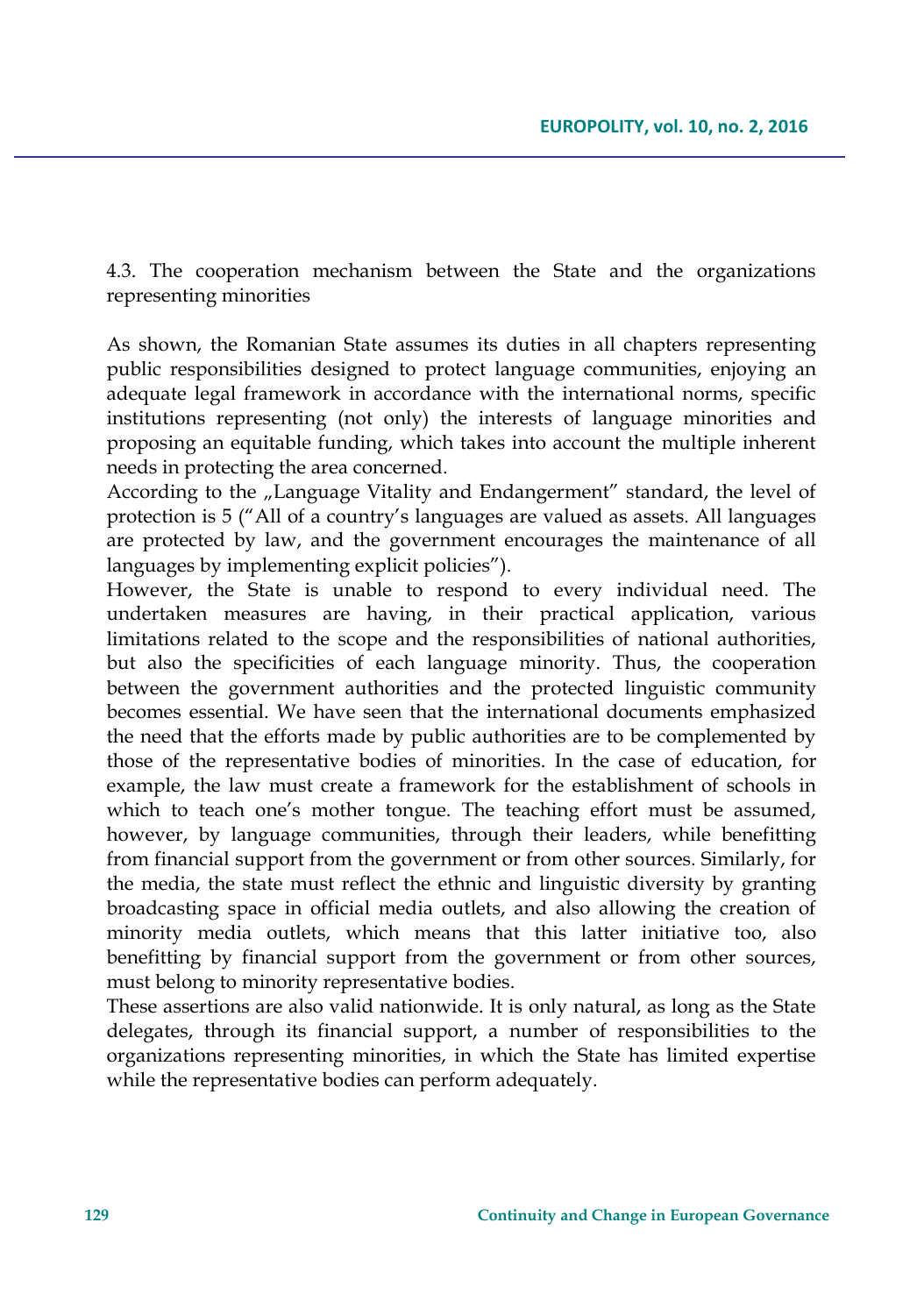#### *4.3.1. Education*

The best example in this sense is the case of education. We've already described the legal provisions regarding the establishment of classes, levels of education, textbooks and teachers for the Armenian language. The State has no direct competences in none of these areas. Thus, the government cannot impose the creation of classes, it cannot require the existence of all levels of education, and it cannot write textbooks in Armenian or propose competent teachers. All these tasks must fall naturally in the responsibility of the representative organizations, which are more competent in making the optimal choices. The support is indirect, be it by financing these approaches (funding per student, acquisition and printing expenses, etc.) or by "technical" support: licensing the textbooks, working closely with representatives of the minority, verifying the language proficiency certification.

The Union of Armenians of Romania, which is rightfully tasked with updating the legal framework by proposing its own measures, has made (six years ago) the official request to conduct formal courses at the Bucharest branch. It also provides the teachers needed. Currently, in the official system, there are: 1 teacher of Western Armenian (Narine Bogdan-Căuş) and 1 teacher of Eastern Armenian (Arshaluys Paronyan)<sup>1</sup> . Until recently there were no textbooks (neither for Western nor Eastern Armenian), and the learning materials for students were "imported" from abroad: from Armenia, USA, France and Russia. Certainly, this was a grave deficiency – the textbooks were designed for a different target audience and in most cases were written bilingually in a foreign language – which couldn't be bound to any legislation issues, nor to financial resources, but only to the needed involvement of the responsible community, the only one competent and savvy enough to change this. Fortunately, this process was quickly initiated by community leaders. Three years after the resumption of courses in the formal system, an expert from the Armenian minority developed a Western Armenian language schoolbook for beginners (middle school, high school), approved by the Ministry and published by the Didactic and

 $1$  Data supplied by Narine Bogdan-Căuş, teacher of Western Armenian in Bucharest, in the individual interview of 21 December 2015 and in the questionnaire sent by mail on 14 December 2015.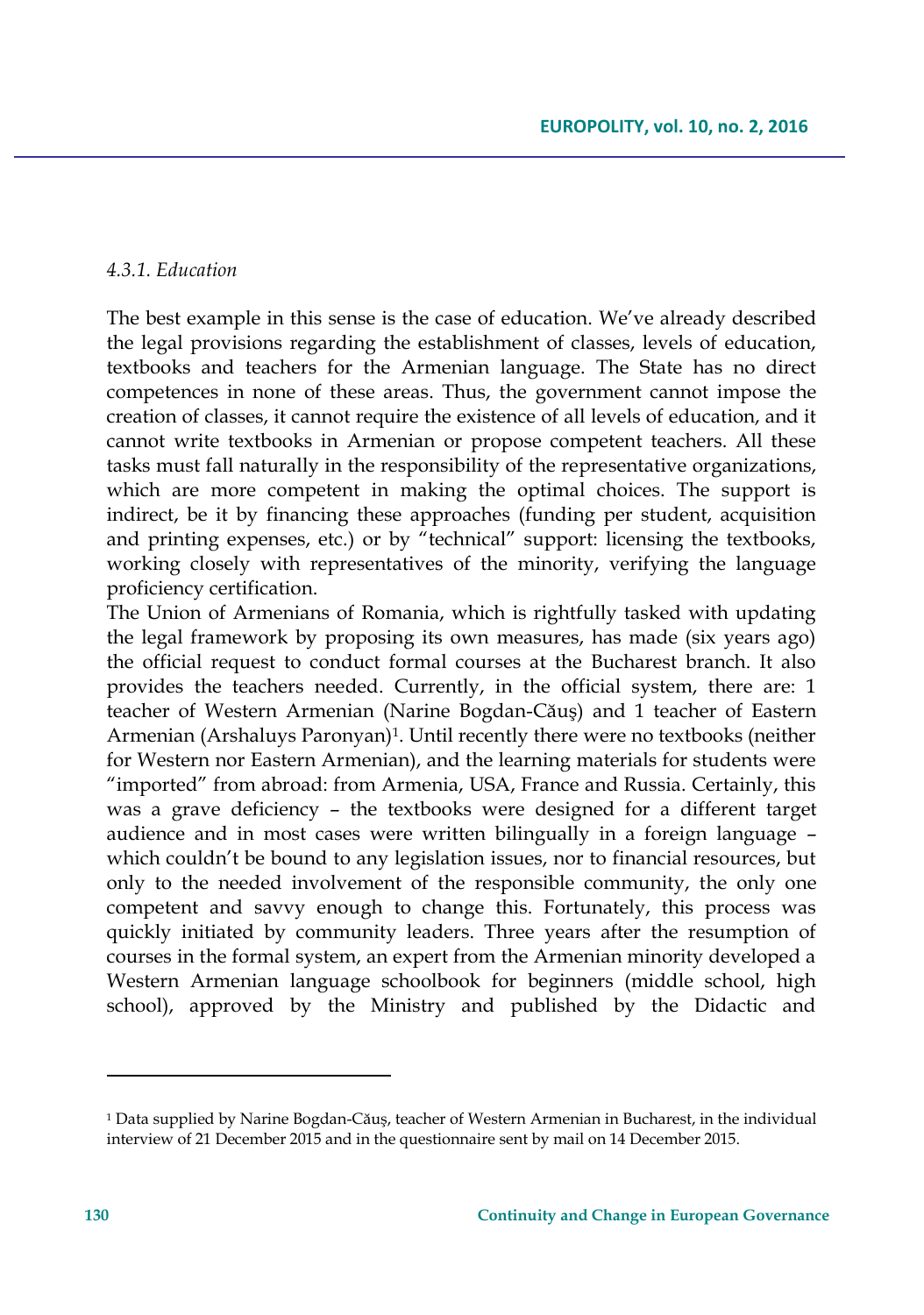Pedagogical Publishing House (author Ulnia Blănaru Maganian); for the Eastern Armenian language, a schoolbook was translated from a model in Russian.

The tuition levels are mostly directed towards secondary school and the courses are held in the Sunday school program of the UAR Bucharest. Due to the not so numerous classes of students, the teaching involved grouping them by language acquisition levels – beginner, intermediate and advanced – and not by tuition levels, a specificity derived from the need to learn/teach the language and to adapt to the existing realities.

There are also many examples where community representatives are complementing the authorities' initiatives, by updating the language rights of the ethnic Armenians. The UAR members and/or church representatives hold courses for adults (not only ethnic Armenians) in Bucharest, summer School (the Cluj branch); they enrich the school books fund (with guides and dictionaries); they propose alternatives of long-distance courses; they offer training and continuous training for teachers/language learning sessions (Ca'Foscari University, in collaboration with a Catholic Order on the island of San Lazzaro, the Spiurk summer school, with the help of the Ministry of Diaspora in Armenia); they participate with funds in the training courses (for transportation and / or accommodation); they purchase teaching materials.

### *4.3.2. The media*

The public policies can be materialized in the media either directly – by covering the language, culture, traditions and customs, events and news about the Armenian community in public media (printed or audio-visual, national and regional) – or indirectly – by financing the printing and publishing house, the salaries of the staff working in the Ararat<sup>1</sup> and Nor Ghiank<sup>2</sup> editorial offices, the preserving and extending of the book collection etc.

Regarding the coverage of the Armenian community and its language in the national media, the *Public Television* included in its 2015 broadcasts 530.74

<sup>&</sup>lt;sup>1</sup> Ararat is a monthly magazine, published in almost two thousand copies. It is entirely published in Romanian, currently having 32 pages.

<sup>2</sup> Nor Ghiank (New Life) is a bilingual monthly magazine (32 pages of which 6 pages are in Romanian).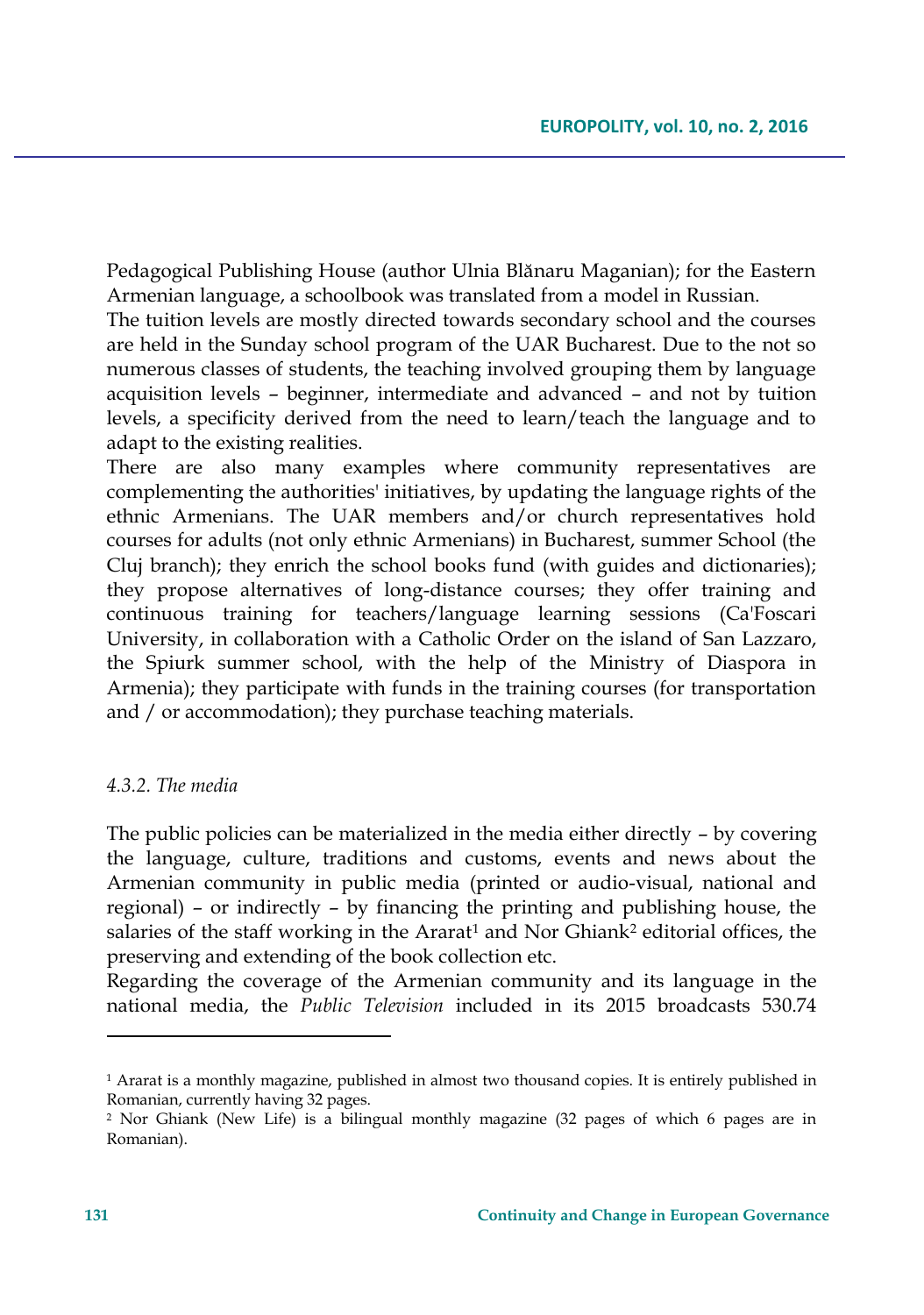minutes of air time dedicated to Armenians, representing 4.15% of the total broadcast time allotted to minorities (TVR activity report, 2015). They were included in the programs *Convieţuiri* (Cohabitations) (194.41 minutes), Europolis (180,00 minutes) and *Identităţi* (Identities) (46,9 minutes).

*TVR Cluj* is airing *Transilvania policromă* (Polychrome Transylvania), a 105 minutes infoainment program, addressed to minorities in Transylvanian, including Armenians, Russians and Poles. The same local station aired in 2015 the *Armenocid 100* (Armenocide 100), a series of programs which included interviews with descendants of the survivors of the Armenian Genocide and the live ceremonies in Yerevan commemorating the hundredth anniversary of the event (TVR activity report, 2015).

Regarding the public radio and the local radio stations, we must note that *Radio Constanţa* airs programs in Greek, Tatar, Turkish, Armenian, Russian Lippovan and in the Aromanian dialect. The Armenian program, *Naţiunea şi civilizaţia armeană* (Armenian nation and civilization) is broadcast every Friday, between 07.03 and 08.00 p.m. (Second periodical report, 2016).

In the case of print media, we must bring forth the provisions of a *Programme for cooperation in culture, education and science* between the Government of Romania and the Government of Armenia (since September  $8<sup>th</sup>$  2011), which laid the foundation for a professional cooperation between the national press agencies of the two states, Agerpres, respectively Armenpres, embodied by exchanging information, press photos and experiences between journalists and other specialists – technical, marketing etc. – based on the cooperation protocol between the two agencies.

We may conclude that as in the case of education, although efforts are made, these initiatives do not cover all the identified needs: the broadcasts are mostly targeting socio-cultural issues (and are not necessarily language-related) or lacking sufficient air time.

Therefore, these approaches are supplemented by the steps taken by community leaders: the efforts to write, edit and print the two publications mentioned, to care and coordinate the publishing of books, documentary materials, etc., to update the site daily<sup>1</sup> , to stay in touch with the other organizations and to gather

 $\overline{\phantom{a}}$ 

 $1$  See www.araratonline.com, content available in Romanian, and articles in Armenian and English.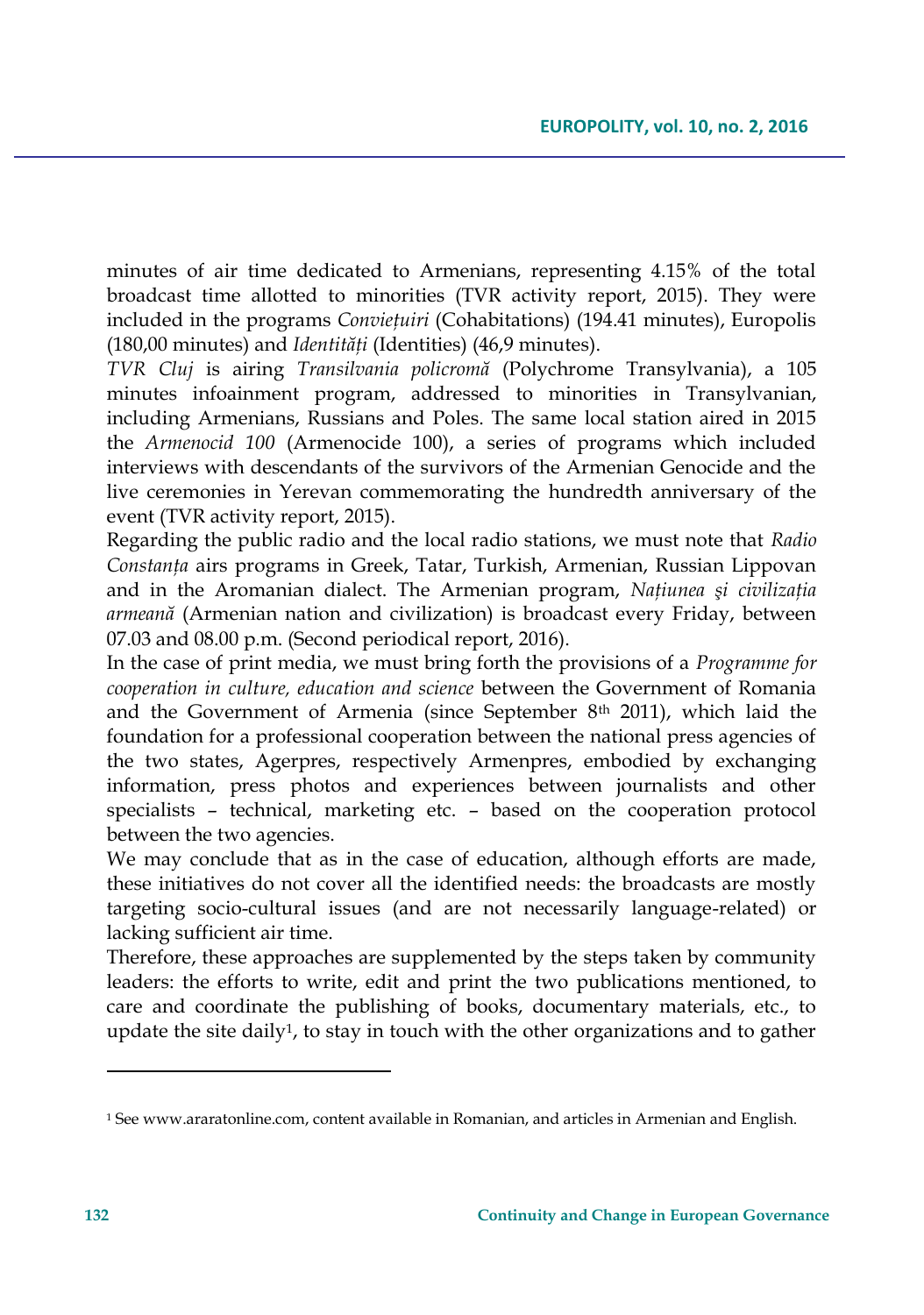news from the territory, to purchase new books for the library, to create relationships with cultural institutions and private media or NGOs in order for the community to obtain the best media reflection possible, and possibly to supplement some activities with their own funds.

# **5. CONCLUSIONS**

We must first emphasize the fact that there are four mechanisms for implementing the language rights of minorities. The legal framework affirms the recognition of rights, the financial support provides the means for their implementation, the institutions ensure the compliance of the implementation and the consultation between the representative organizations, and the state authorities resolve the inherent "gaps" between the provisions of the law (as a general framework) and the individual needs of the linguistic communities, leading to an increased efficiency in resolving the responsibilities of the State in the field.

Were the legislation not completed by financial support, it could not be put into effect; it would lack its sense of usability and would remain at a formal stage, as a declaration of good intentions. Through this financial support – which encourages the enforcement of rights – the State also delegates a number of responsibilities to the organizations representing minorities, which then assume the role of updating and upgrading the legal framework through specific actions, depending on the priorities of the represented minority language.

This is also true for the institutions with responsibilities in the field. They represent the basis for creating a viable mechanism, which, once implemented, would automatically assess and regulate the issues, with the necessary support of the organizations representing the language communities.

Whether it's about approving a textbook or organizing a language Olympiad, whether it comes to the distribution of annual financial amounts allocated to minorities or resolving complaints related to the violation of rights (including linguistic rights) of minorities, all these issues require the active and uninterrupted participation of the bodies representing minorities.

Thus, the responsibility for planning appropriate language approaches falls on the shoulders of the minority language communities, through their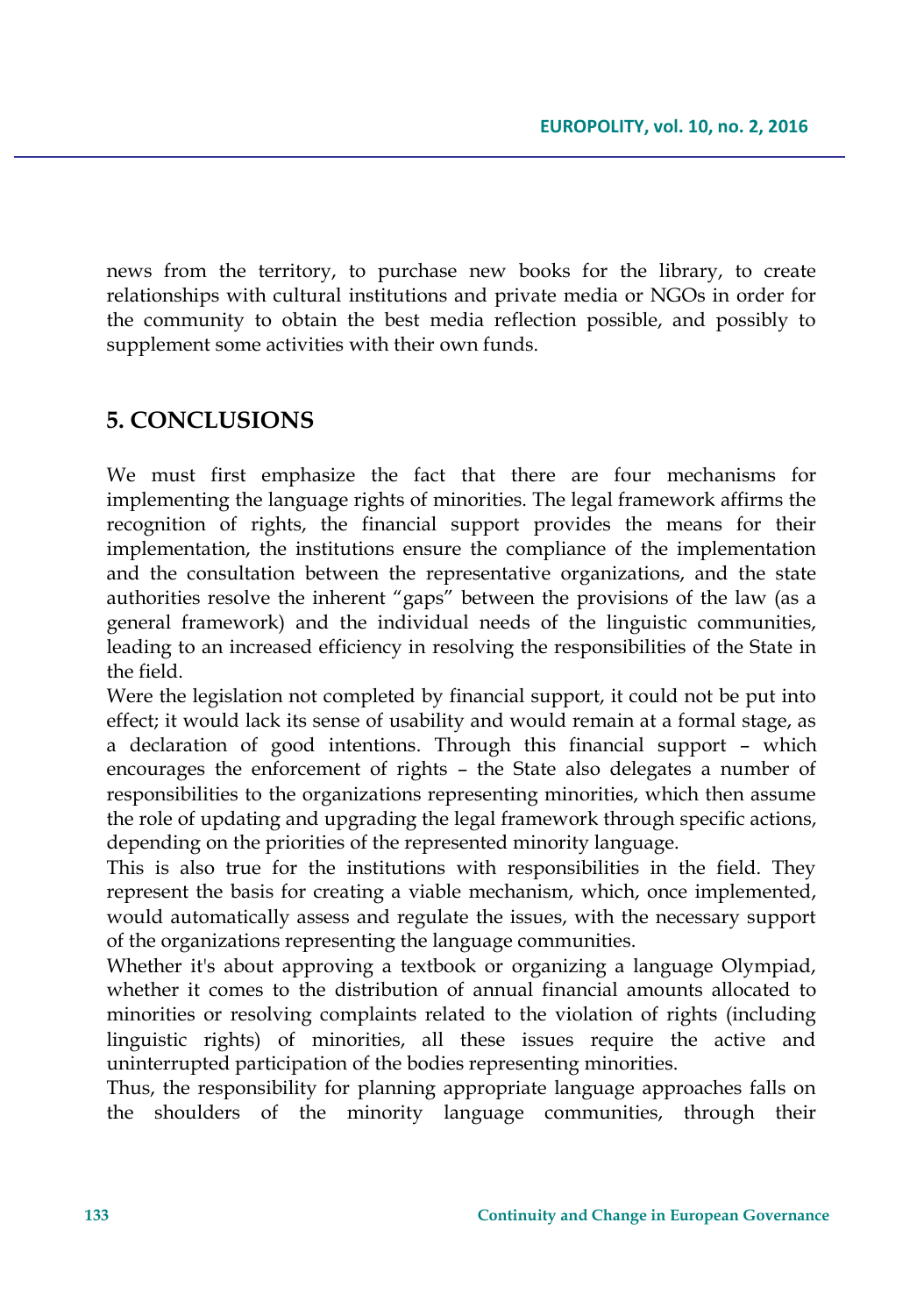representatives. It is rightly assumed that they have at hand: the levers needed for implementation and adjustment, the necessary knowledge of the needs of the community, the means to mobilize members in the interest of language initiatives.

Even if we cannot conclude that the impact of language policies is yet complete, we may instead assess that the current effectiveness of language policies designed to protect and promote the Armenian language is due to the combined action of the macro-type efforts and those initiated by the minority representative organization.

## **REFERENCES**

- Audiovisual Law no. 504 11 July 2002, http://www.cna.ro/The-Audio-visual-Law.1655.html
- Bogdan-Căuş Narine: teacher of Western Armenian at the Armenian School in Bucharest; organizer of cultural events; project coordinator - the individual interview of 21 December 2015 and in the questionnaire sent by mail on 14 December 2015
- Cazazian, Mihai Stepan: editor-in-chief of Ararat, Bucharest interview of October 6, 2015
- Collaboration Program in the fields of culture, education and science between the Government of Romania and the Government of Armenia, 8 September 2011
- Constitution of Romania, published in the Official Gazette of Romania, Part I, No. 233 of 21 November 1991
- Convention for the Protection of Human Rights and Fundamental Freedoms" of the Council of Europe, Rome, 4.XI.1950, as amended by Protocols Nos. 11 and 14 supplemented by Protocols Nos. 1, 4, 6, 7, 12 and 13, Art. 10.1
- Declaration on the Freedom of Expression and Information of the Council of Europe", adopted by the Committee of Ministers on 29 April 1982 at its 70<sup>th</sup> Session
- Declaration on the Rights of Persons Belonging to National or Ethnic, Religious and Linguistic Minorities, adopted by General Assembly resolution 47/135 of 18 December 1992
- Document of the Copenhagen Meeting of the Conference on the Human Dimension of the CSCE, 29 June 1990
- Minority Rights: International Standards and Guidance for Implementation, United Nations, Human Rights Office of the High Commissioner, New York and Geneva, 2010
- Endangered Languages and Linguistic Diversity in the European Union, European Parliament, Directorate General for Internal Policies, Policy Department B: Structural an Cohesion Policies, IP/B/CULT/IC/2013-030, PE 495.851, March 2013
- European Charter for Regional or Minority Languages*,* ETS No.148, Strasbourg, 5 November 1992
- European Union and Lesser-Used Languages, Working Paper, Education and Culture Series, EDUC 108 EN, July 2002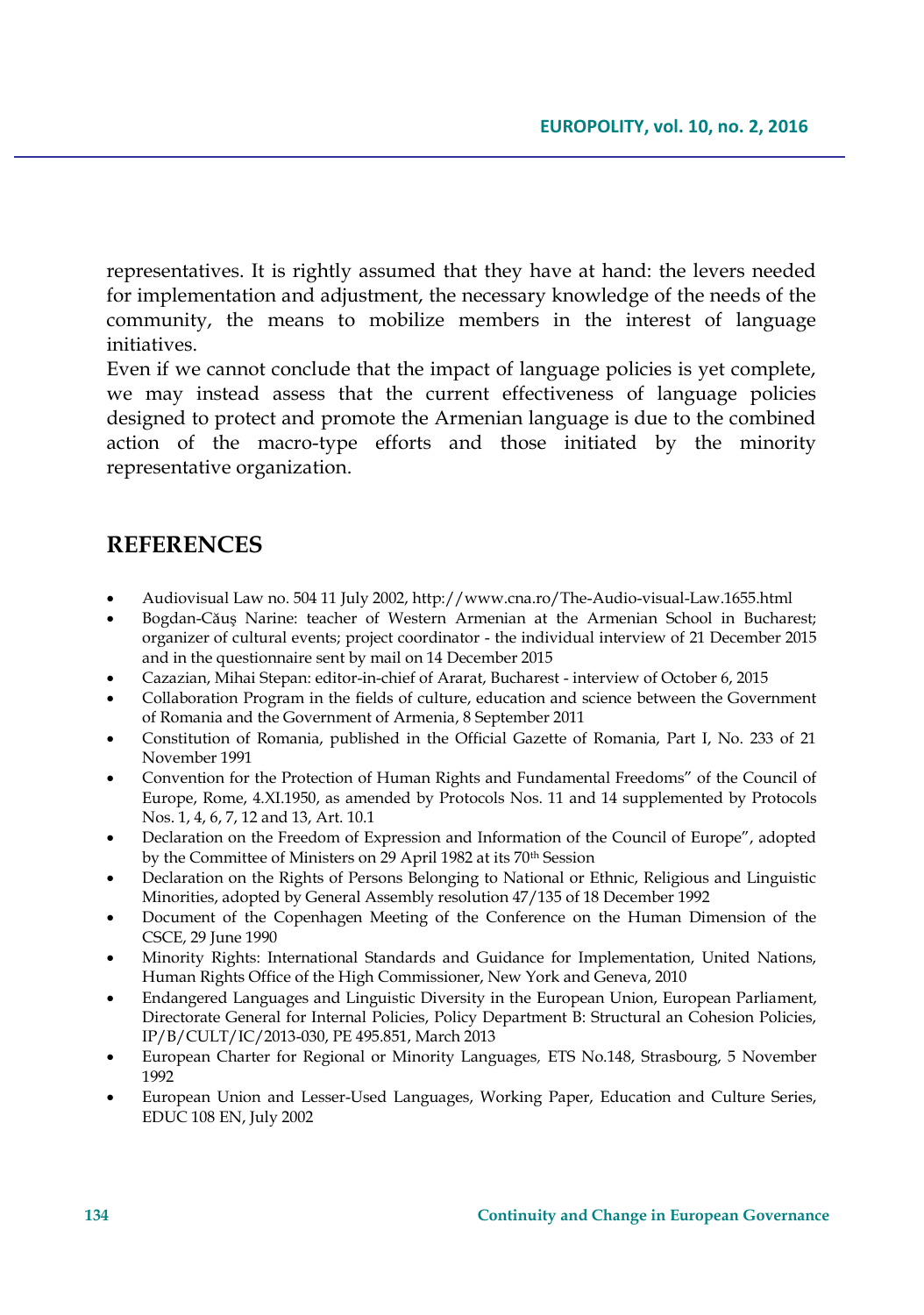- Framework Convention for the Protection of National Minorities, drawn up within the Council of Europe by Ad Hoc Committee for the Protection of National Minorities (CAHMIN) under the authority of the Committee of Ministers, was adopted by the Committee of Ministers of the Council of Europe on 10 November 1994, Art. 12
- Hague Recommendations Regarding the Education Rights of National Minorities, a set of High Commissioner on National Minorities Recommendations on the education rights of national minorities, 1 October 1996
- INS, 2011, Vol. IV, Family nuclei by types, based on individuals' ethnicity, by type of localities.
- INS, 2011 Vol. II, Population by ethnicity and religion, by counties.
- INS, 2011, Vol. II, Population by ethnicity and native language, by counties.
- INS, 2011, Vol. IV, Family households by the ethnicity of head of the household, number of children and dependent children
- INS, 2011, Vol. II, Population by gender, age group and ethnicity
- INS, 2011, Vol. II, Population by gender and age groups, by native language, by localities and counties
- INS 2011, Vol. II, Population by ethnicity, macro regions, development regions, counties and localities
- International Covenant on Economic, Social and Cultural Rights adopted by General Assembly resolution 2200A (XXI) of 16 December 1966
- International Covenant on Civil and Political Rights, adopted and opened for signature, ratification and accession by UN General Assembly resolution 2200A (XXI) of 16 December 1966
- Language Vitality and Endangerment, Document submitted to the International Expert Meeting on UNESCO Programme Safeguarding of Endangered Languages Paris, 10–12 March 2003
- Law no. 41, 17 July 1994 (republished in updated form, 9 June 2015) on the organization and operation of the Romanian Radio Broadcasting Corporation and of the Romanian Television Corporation, http://www.cdep.ro/legislatie/eng/vol51eng.pdf
- Ministry of Education's Order no. 5671/10.09.2012 for the approval of the Methodology regarding the education in maternal language and the study of maternal language and literature in minorities language
- National Education Law of 2011- LEN; Law no*.* 1/2011
- Oslo Recommendations Regarding the Linguistic Rights of National Minorities, OSCE, February 1998
- Parliament Resolution of 16 October 1981 on a Community Charter of Regional Languages and Cultures and on a Charter of Rights of Ethnic Minorities (Rapporteur: Arfé), http://www.europadiversa.org/eng/docs\_oficials.html.
- Romanian Public Television (TVR) activity report, 2015, http://media.tvrinfo.ro/mediatvr/other/201604/raport-activitate-2015\_97554500.pdf
- Saramandu, Nicolae, Nevaci, Manuela.2009. *Multilingvism şi limbi minoritare în România* [Multilingualism and Minority Languages in Romania], Institutul de Lingvistică "Iorgu Iordan -Alexandru Rosetti", Bucureşti, 2009, 45
- Second periodical report presented to the Secretary General of the Council of Europe in accordance with Article 15 of the Charter, Romania, Strasbourg, 2 March 2016, MIN-LANG (2016) PR 2.